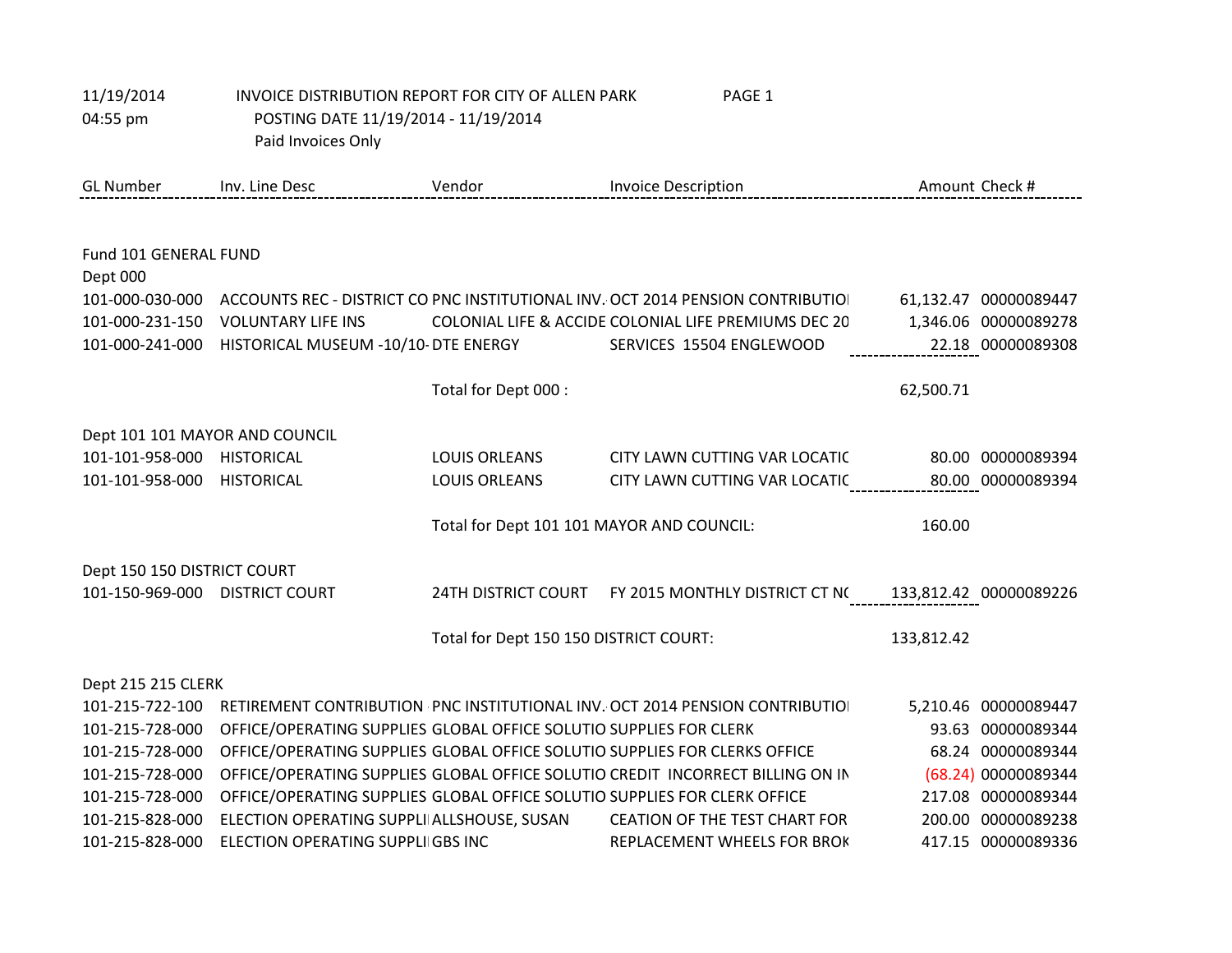101-215-837-000 ELECTION INSPECTORS WEISE, JOHN SERVICES FOR ELECTION- ADMIN 60.00 00000089496 101-215-837-000 ELECTION INSPECTORS NICHOLLS, COURTNEY SERVICE FOR ELECTIONS ADMIN 60.00 00000089433 101-215-837-000 ELECTION INSPECTORS WALLANT, EMILY SERVICE FOR ELEC- ADMIN 60.00 00000089491 101-215-837-000 ELECTION INSPECTORS GROSE, JAMES SERVICE FOR ELEC- ADMIN 310.00 00000089350 101-215-837-000 ELECTION INSPECTORS HUFNAGEL,AMANDA SERVICE FOR ELECTIONS-ADMIN 160.00 00000089363 101-215-837-000 ELECTION INSPECTORS HUFNAGEL,ERIC SERVICES FOR ELECTION-ADMIN 60.00 00000089364 101-215-837-000 ELECTION INSPECTORS ESTHEIMER, TIMOTHY SERVICES FOR ELECTION-ADMIN 820.00 00000089315 101-215-837-000 ELECTION INSPECTORS PARA, MATTHEW SERVICE FOR ELECTION- ADMIN 325.00 00000089439 101-215-837-000 ELECTION INSPECTORS ARQUETTE, PATRICIA SERVICE FOR ELECTIONS-CHAIR 167.00 00000089240 101-215-837-000 ELECTION INSPECTORS BOUGHNER, CHERYL SERVICE FOR ELECTIONS-CHAIR 167.00 00000089261 101-215-837-000 ELECTION INSPECTORS BRUINSMA, GLORIA SERVICE FOR ELECTION-CHAIR 167.00 00000089263 101-215-837-000 ELECTION INSPECTORS DORAN, ELAINE SERVICE FOR ELECTIONS-CHAIR 167.00 00000089296 101-215-837-000 ELECTION INSPECTORS EGAN, PAMELA SERVICE FOR ELECTIONS-CHAIR 155.00 00000089311 101-215-837-000 ELECTION INSPECTORS EGGEMEYER, IVAN SERVICE FOR ELECTIONS-CHAIR 155.00 00000089312 101-215-837-000 ELECTION INSPECTORS FEHER, JOYCE SERVICE FOR ELECTIONS-CHAIR 167.00 00000089320 101-215-837-000 ELECTION INSPECTORS FLYNN, SUSAN SERVICE FOR ELECTIONS-CHAIR 155.00 00000089326 101-215-837-000 ELECTION INSPECTORS GONZALES, JAMES SERVICES FOR ELECTION-CHAIR 167.00 00000089347 101-215-837-000 ELECTION INSPECTORS HAZELRIGG, WILLIAM SERVICES FOR ELECTION-CHAIR 167.00 00000089358 101-215-837-000 ELECTION INSPECTORS HURNEVICH, TERRY SERVICES FOR ELEC CHAIR 167.00 00000089369 101-215-837-000 ELECTION INSPECTORS JOURDAN, JANET SERVICE FOR ELEC- CHAIR 167.00 00000089378 101-215-837-000 ELECTION INSPECTORS KNIGHT, RUTH SERVICE FOR ELEC CHAIR 155.00 00000089381 101-215-837-000 ELECTION INSPECTORS MCADOO, JOHN SERVICE FOR ELEC-CHAIR 167.00 00000089411 101-215-837-000 ELECTION INSPECTORS MCPARLAND, MAUREEN SERVICE FOR ELEC-CHAIR 167.00 00000089416 101-215-837-000 ELECTION INSPECTORS PRETTY, SUE SERVICE FOR ELEC- CHAIR 167.00 00000089450 101-215-837-000 ELECTION INSPECTORS SMITH, DONNA SERVICE FOR ELEC-CHAIR 167.00 00000089469 101-215-837-000 ELECTION INSPECTORS THOMAS, C.T. SERVICE FOR ELEC- CHAIR 2,002.00 00000089479 101-215-837-000 ELECTION INSPECTORS WILK, PAUL SERVICE FOR ELEC- CHAIR 1,175.00 00000089500 101-215-837-000 ELECTION INSPECTORS ADAMUS, SANDRA SERVICE FOR ELEC-CO-CHAIR 157.00 00000089230 101-215-837-000 ELECTION INSPECTORS ALLEY, BEVERLY SERVICE FOR ELEC-CO-CHAIR 157.00 00000089236 101-215-837-000 ELECTION INSPECTORS BEDDOES, BILL SERVICE FOR ELEC- CO-CHAIR 157.00 00000089253 101-215-837-000 ELECTION INSPECTORS BUCKNER, GREGG SERVICE FOR ELEC-CO-CHAIR 277.00 00000089264 101-215-837-000 ELECTION INSPECTORS COOK, PAMELA SERVICE FOR ELEC-CO-CHAIR 157.00 00000089281 101-215-837-000 ELECTION INSPECTORS DIEBOLT, BRYAN SERVICE FOR ELEC-CO-CHAIR 955.00 00000089292 101-215-837-000 ELECTION INSPECTORS DRUMHELLER, BEVERLY SERVICE FOR ELEC-CO-CHAIR 157.00 00000089299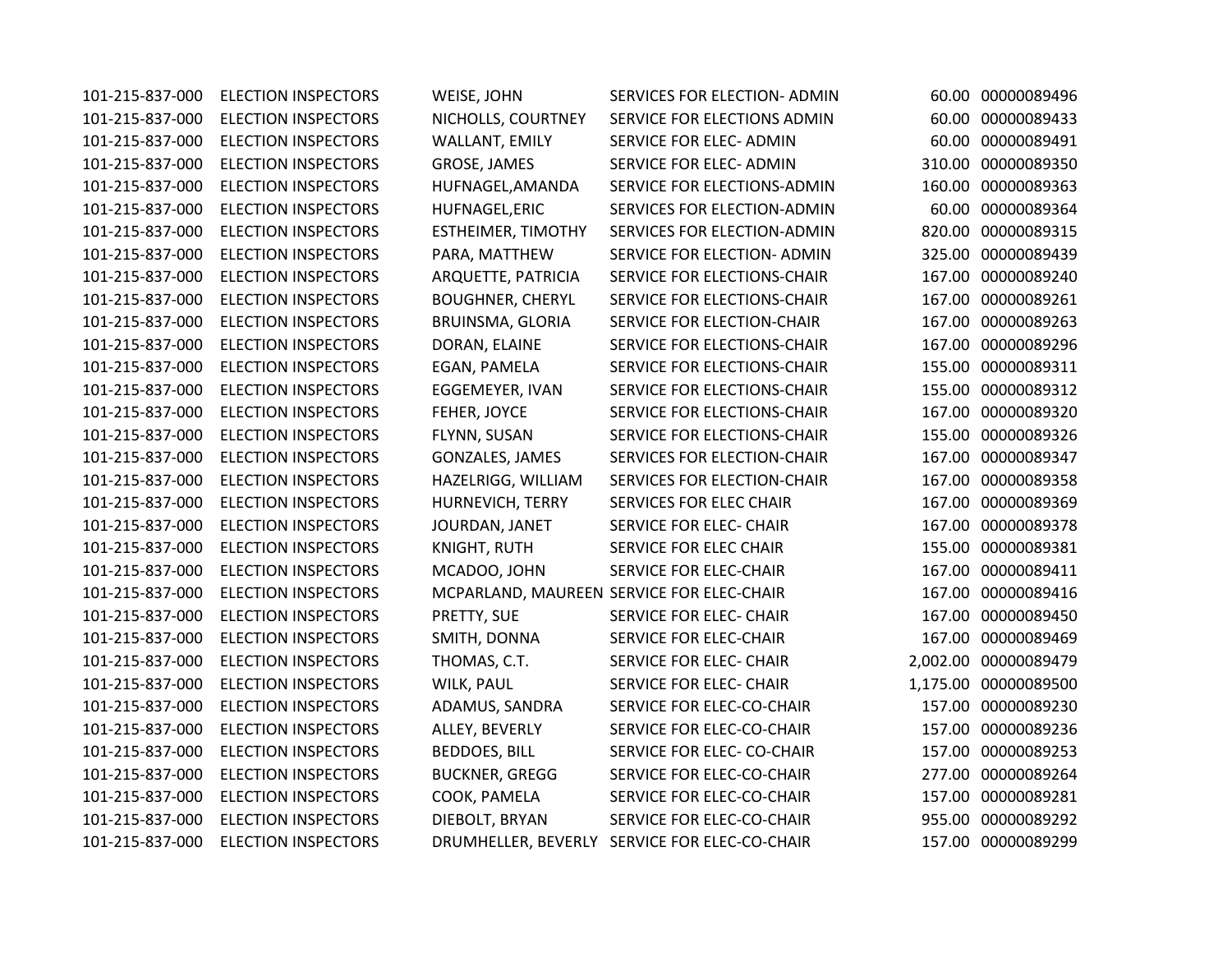101-215-837-000 ELECTION INSPECTORS DUSIK, FRANCES SERVICE FOR ELEC-CO-CHAIR 157.00 00000089309 101-215-837-000 ELECTION INSPECTORS FLEMING JOHN SERVICE FOR ELEC-CO-CHAIR 157.00 00000089324 101-215-837-000 ELECTION INSPECTORS JOHNS, LISA SERVICE FOR ELEC-CO-CHAIR 157.00 00000089377 101-215-837-000 ELECTION INSPECTORS KACZYNSKI, NANCY SERVICE FOR ELEC-CO-CHAIR 157.00 00000089380 101-215-837-000 ELECTION INSPECTORS MCCARTHY, ELLEN SERVICE FOR ELEC-CO-CHAIR 157.00 00000089412 101-215-837-000 ELECTION INSPECTORS MCDONNELL, CHERYL SERVICE FOR ELEC-CO-CHAIR 145.00 00000089413 101-215-837-000 ELECTION INSPECTORS MENZER, DIANE SERVICE FOR ELEC-CO-CHAIR 145.00 00000089421 101-215-837-000 ELECTION INSPECTORS PFAFFLIN, ELLEN SERVICE FOR ELEC- CO-CHAIR 145.00 00000089443 101-215-837-000 ELECTION INSPECTORS PODSIAD, DAWN SERVICE FOR ELEC-CO-CHAIR 157.00 00000089448 101-215-837-000 ELECTION INSPECTORS SIMMONDS, NANCY SERVICE FOR ELEC-CO-CHAIR 157.00 00000089468 101-215-837-000 ELECTION INSPECTORS SZKARLAT, GERALD SERVICE FOR ELEC-CO-CHAIR 157.00 00000089474 101-215-837-000 ELECTION INSPECTORS THOMAS, ELIZABETH SERVICE FOR ELEC-CO-CHAIR 157.00 00000089480 101-215-837-000 ELECTION INSPECTORS ABEN,NICHOLAS SERVICE FOR ELEC-INSPECTOR 135.00 00000089228 101-215-837-000 ELECTION INSPECTORS ALEXANDER,NICK SERVICE FOR ELEC-INSPECTOR 135.00 00000089234 101-215-837-000 ELECTION INSPECTORS ALLEY, O. SID SERVICE FOR ELEC-INSPECTOR 147.00 00000089237 101-215-837-000 ELECTION INSPECTORS ARSENEAU,ESABELLA SERVICE FOR ELEC-INSPECTOR 147.00 00000089241 101-215-837-000 ELECTION INSPECTORS ASTERIOU, JOSEPH SERVICE FOR ELEC-INSPECTOR 147.00 00000089243 101-215-837-000 ELECTION INSPECTORS ASTERIOU, AL SERVICE FOR ELEC-INSPECTOR 135.00 00000089242 101-215-837-000 ELECTION INSPECTORS BANKS, LAURA SERVICE FOR ELEC-INSPECTOR 147.00 00000089250 101-215-837-000 ELECTION INSPECTORS BARR, BARBARA SERVICE FOR ELEC-INSPECTOR 147.00 00000089251 101-215-837-000 ELECTION INSPECTORS BENTLEY, KIMBERLEY SERVICE FOR ELEC-INSPECTOR 147.00 00000089255 101-215-837-000 ELECTION INSPECTORS BLEVINS, CHARLES SERVICE FOR ELEC-INSPECTOR 397.00 00000089257 101-215-837-000 ELECTION INSPECTORS BONACOR, CHAROLET SERVICE FOR ELEC-INSPECTOR 147.00 00000089258 101-215-837-000 ELECTION INSPECTORS BOOMER,RENDA SERVICE FOR ELEC-INSPECTOR 135.00 00000089259 101-215-837-000 ELECTION INSPECTORS BOOTH, MICHAEL SERVICE FOR ELEC-INSPECTOR 147.00 00000089260 101-215-837-000 ELECTION INSPECTORS BUCKNER, KIMBERLY SERVICE FOR ELEC-INSPECTOR 135.00 00000089265 101-215-837-000 ELECTION INSPECTORS CASWELL,RACHEL SERVICE FOR ELEC-INSPECTOR 135.00 00000089270 101-215-837-000 ELECTION INSPECTORS CHAMPION,NANCY SERVICE FOR ELEC-INSPECTOR 135.00 00000089272 101-215-837-000 ELECTION INSPECTORS CHAPMAN,JACOB SERVICE FOR ELEC-INSPECTOR 135.00 00000089273 101-215-837-000 ELECTION INSPECTORS CONNELLY,MIRANDA SERVICE FOR ELEC-INSPECTOR 135.00 00000089280 101-215-837-000 ELECTION INSPECTORS COOK, RONALD SERVICE FOR ELEC-INSPECTOR 147.00 00000089282 101-215-837-000 ELECTION INSPECTORS CURTIN-SMITH,MARY SERVICE FOR ELEC-INSPECTOR 135.00 00000089285 101-215-837-000 ELECTION INSPECTORS DANIEL, JANET SERVICE FOR ELEC-INSPECTOR 135.00 00000089287 101-215-837-000 ELECTION INSPECTORS DETLOFF,DEBRA SERVICE FOR ELEC-INSPECTOR 147.00 00000089290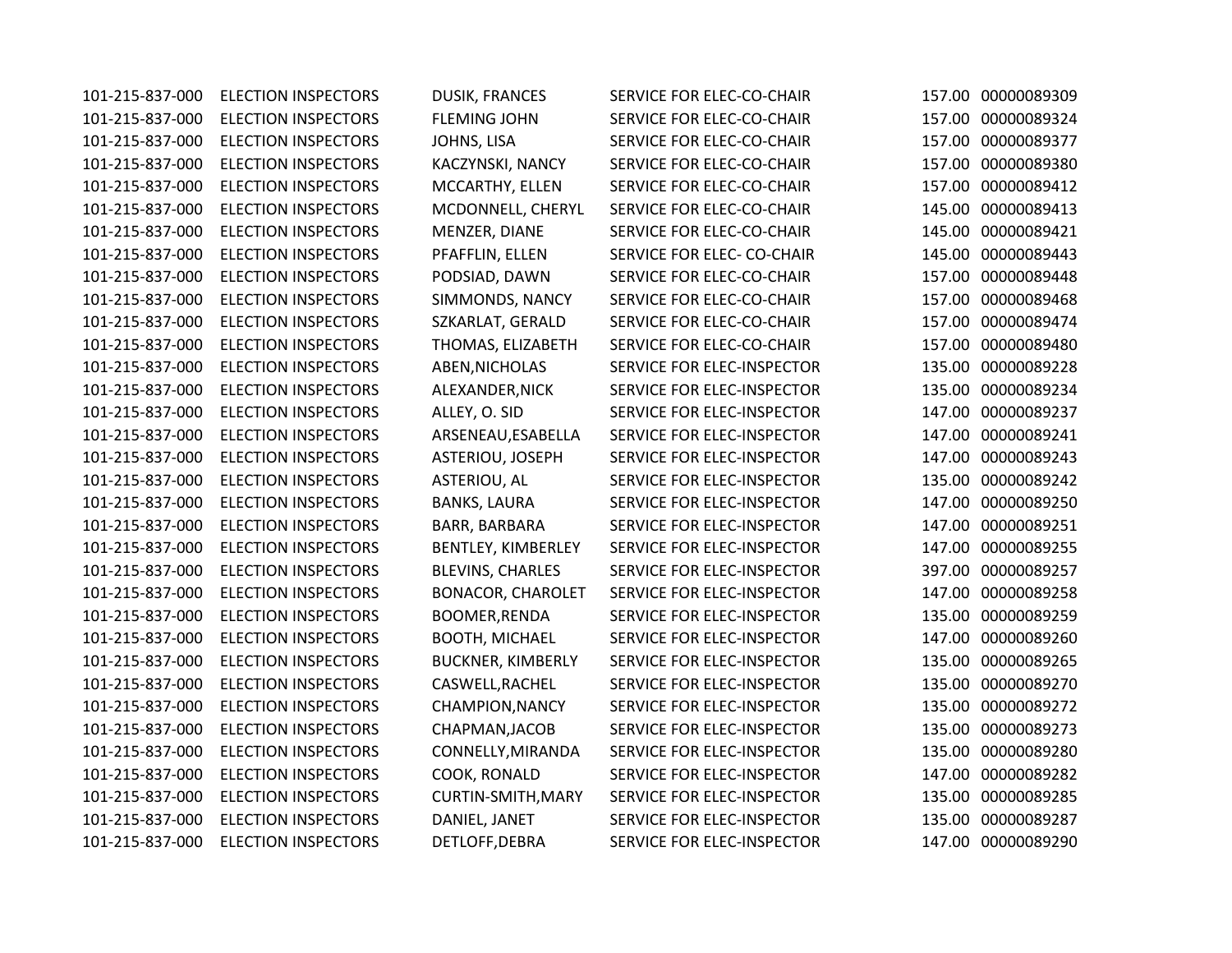| 101-215-837-000 | <b>ELECTION INSPECTORS</b> | DICK,,LAWRENCE          | SERVICE FOR ELEC-INSPECTOR                     |        | 147.00 00000089291 |
|-----------------|----------------------------|-------------------------|------------------------------------------------|--------|--------------------|
| 101-215-837-000 | <b>ELECTION INSPECTORS</b> | DONIGIAN, JARED         | SERVICE FOR ELEC-INSPECTOR                     |        | 135.00 00000089295 |
| 101-215-837-000 | <b>ELECTION INSPECTORS</b> | ERKFITZ, ELAINE         | SERVICE FOR ELEC-INSPECTOR                     |        | 135.00 00000089314 |
| 101-215-837-000 | <b>ELECTION INSPECTORS</b> | FENNER, DIANA           | SERVICE FOR ELEC-INSPECTOR                     |        | 135.00 00000089321 |
| 101-215-837-000 | <b>ELECTION INSPECTORS</b> | FERGUSON, MARGARET      | SERVICE FOR ELEC-INSPECTIOR                    | 135.00 | 00000089322        |
| 101-215-837-000 | <b>ELECTION INSPECTORS</b> | FLYNN, JANICE           | SERVICE FOR ELEC-INSPECTOR                     | 147.00 | 00000089325        |
| 101-215-837-000 | <b>ELECTION INSPECTORS</b> | FOGARTY, SUZANNE        | SERVICE FOR ELEC-INSPECTOR                     | 135.00 | 00000089327        |
| 101-215-837-000 | <b>ELECTION INSPECTORS</b> | <b>GABOR, ROSEMARIE</b> | SERVICE FOR ELEC-INSPECTOR                     | 147.00 | 00000089333        |
| 101-215-837-000 | <b>ELECTION INSPECTORS</b> | GARY, MICHAEL           | SERVICE FOR ELEC-INSPECTOR                     | 147.00 | 00000089335        |
| 101-215-837-000 | <b>ELECTION INSPECTORS</b> | <b>GEB, DANIEL</b>      | SERVICE FOR ELEC-INSPECTOR                     | 147.00 | 00000089337        |
| 101-215-837-000 | <b>ELECTION INSPECTORS</b> | <b>GOLIA, MAUREEN</b>   | SERVICE FOR ELEC-INSPECTOR                     | 147.00 | 00000089346        |
| 101-215-837-000 | <b>ELECTION INSPECTORS</b> |                         | GRYNIEWICS, RAYMOND SERVICE FOR ELEC-INSPECTOR | 147.00 | 00000089351        |
| 101-215-837-000 | <b>ELECTION INSPECTORS</b> | <b>HABERKERN, BRUCE</b> | SERVICE FOR ELEC-INSPECTOR                     |        | 147.00 00000089353 |
| 101-215-837-000 | <b>ELECTION INSPECTORS</b> | HAWORTH, AUTUMN         | SERVICE FOR ELEC-INSPECTOR                     | 75.00  | 00000089357        |
| 101-215-837-000 | <b>ELECTION INSPECTORS</b> | HEBERT, MIRANDA         | SERVICE FOR ELEC-INSPECTOR                     | 135.00 | 00000089359        |
| 101-215-837-000 | <b>ELECTION INSPECTORS</b> | HERNANDEZ, PEGGY        | SERVICE FOR ELEC-INSPECTOR                     | 135.00 | 00000089361        |
| 101-215-837-000 | <b>ELECTION INSPECTORS</b> | HOLUBKA, JAMES          | SERVICE FOR ELEC-INSPECTOR                     | 135.00 | 00000089362        |
| 101-215-837-000 | <b>ELECTION INSPECTORS</b> | HULS, THOMAS            | SERVICE FOR ELEC-INSPECTOR                     | 135.00 | 00000089366        |
| 101-215-837-000 | <b>ELECTION INSPECTORS</b> | HULS, PHYLLIS           | SERVICE FOR ELEC-INSPECTOR                     |        | 135.00 00000089365 |
| 101-215-837-000 | <b>ELECTION INSPECTORS</b> | HUNT, BRENT             | SERVICE FOR ELEC-INSPECTOR                     |        | 135.00 00000089367 |
| 101-215-837-000 | <b>ELECTION INSPECTORS</b> | HURNEVICH, BERNARD      | SERVICE FOR ELEC-INSPECTOR                     | 220.00 | 00000089368        |
| 101-215-837-000 | <b>ELECTION INSPECTORS</b> | <b>JURKO, STEPHEN</b>   | SERVICE FOR ELEC-INSPECTOR                     | 147.00 | 00000089379        |
| 101-215-837-000 | <b>ELECTION INSPECTORS</b> | KOWINSKI, TROY          | SERVICE FOR ELEC-INSPECTOR                     |        | 135.00 00000089383 |
| 101-215-837-000 | <b>ELECTION INSPECTORS</b> | LAWRENCE, JADE          | SERVICE FOR ELEC-INSPECTOR                     |        | 135.00 00000089384 |
| 101-215-837-000 | <b>ELECTION INSPECTORS</b> | LLAMAS, ROY             | SERVICE FOR ELEC-INSPECTOR                     | 135.00 | 00000089389        |
| 101-215-837-000 | <b>ELECTION INSPECTORS</b> | LOCKENOUR, JEREMY       | SERVICE FOR ELEC-INSPECTOR                     | 135.00 | 00000089390        |
| 101-215-837-000 | <b>ELECTION INSPECTORS</b> | LOJEWSKI, ROSALIND      | SERVICE FOR ELEC-INSPECTOR                     | 135.00 | 00000089391        |
| 101-215-837-000 | <b>ELECTION INSPECTORS</b> | LOTT, BRIAN             | SERVICE FOR ELEC-INSPECTOR                     | 147.00 | 00000089392        |
| 101-215-837-000 | <b>ELECTION INSPECTORS</b> | LOTT, TERESE            | SERVICE FOR ELEC-INSPECTOR                     | 147.00 | 00000089393        |
| 101-215-837-000 | <b>ELECTION INSPECTORS</b> | LOVASZ, EMILY           | SERVICE FOR ELEC- INSPECTOR                    | 135.00 | 00000089395        |
| 101-215-837-000 | <b>ELECTION INSPECTORS</b> | MAC, JASON              | SERVICE FOR ELEC-INSPECTOR                     | 135.00 | 00000089399        |
| 101-215-837-000 | <b>ELECTION INSPECTORS</b> | MAHANIC, LINDA          | SERVICE FOR ELEC-INSPECTOR                     | 135.00 | 00000089400        |
| 101-215-837-000 | <b>ELECTION INSPECTORS</b> | MAHANIC, ROGER          | SERVICE FOR ELEC-INSPECTOR                     | 135.00 | 00000089401        |
| 101-215-837-000 | <b>ELECTION INSPECTORS</b> | MAKULSKI, LINDA         | SERVICE FOR ELEC-INSPECTOR                     |        | 147.00 00000089403 |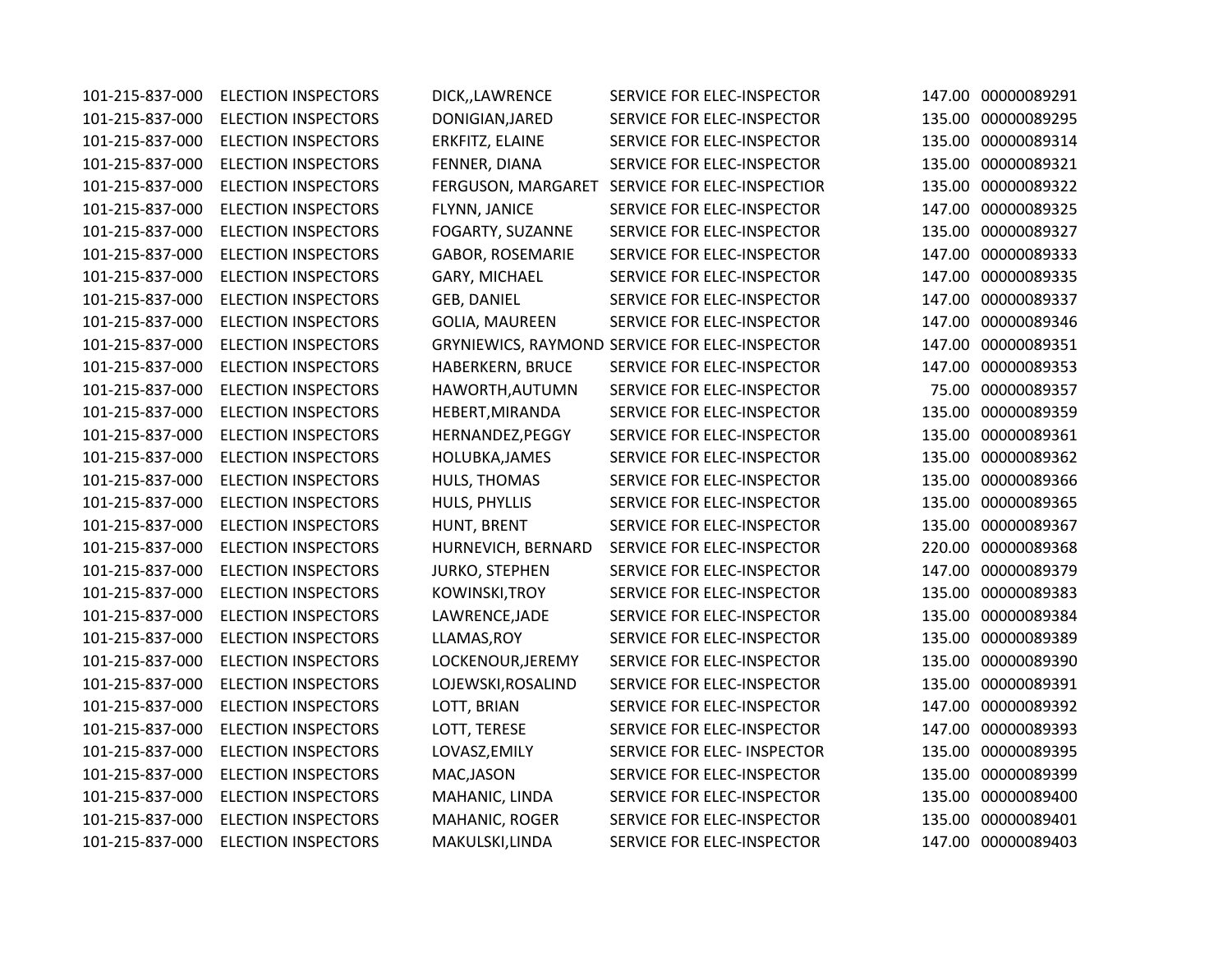101-215-837-000 ELECTION INSPECTORS MARTIN, PAULA SERVICE FOR ELEC-INSPECTOR 147.00 00000089405 101-215-837-000 ELECTION INSPECTORS MATTHEWS,KYLE SERVICE FOR ELEC-INSPECTOR 135.00 00000089407 101-215-837-000 ELECTION INSPECTORS MATULONIS, JOANNE SERVICE FOR ELEC-INSPECTOR 135.00 00000089408 101-215-837-000 ELECTION INSPECTORS MAYNARD, SANDRA SERVICE FOR ELEC- INSPECTOR 135.00 00000089409 101-215-837-000 ELECTION INSPECTORS MAZURE, SOPHIE SERVICE FOR ELEC-INSPECTOR 135.00 00000089410 101-215-837-000 ELECTION INSPECTORS MCISAAC, MARY SERVICE FOR ELEC-INSPECTOR 147.00 00000089414 101-215-837-000 ELECTION INSPECTORS MCNAMARA, DENISE SERVICE FOR ELEC-INSPECTOR 135.00 00000089415 101-215-837-000 ELECTION INSPECTORS MEHI,SAVAHAH SERVICE FOR ELEC-INSPECTOR 135.00 00000089418 101-215-837-000 ELECTION INSPECTORS MENDRYGA, EDWARD SERVICE FOR ELEC-INSPECTOR 147.00 00000089420 101-215-837-000 ELECTION INSPECTORS MIZZI, HELEN SERVICE FOR ELEC-INSPECTOR 147.00 00000089428 101-215-837-000 ELECTION INSPECTORS MORTON, ROBERT SERVICE FOR ELEC-INSPECTOR 135.00 00000089429 101-215-837-000 ELECTION INSPECTORS MOSES, BARBARA SERVICE FOR ELEC-INSPECTOR 147.00 00000089430 101-215-837-000 ELECTION INSPECTORS NIGHTINGALE,OLIVIA SERVICE FOR ELEC-INSPECTOR 135.00 00000089435 101-215-837-000 ELECTION INSPECTORS OSTRANDER, ERIC SERVICE FOR ELEC-INSPECTOR 205.00 00000089436 101-215-837-000 ELECTION INSPECTORS OUELLETTE, CHARLES SERVICE FOR ELEC-INSPECTOR 135.00 00000089437 101-215-837-000 ELECTION INSPECTORS OUELLETTE, JUDITH SERVICE FOR ELEC-INSPECTOR 135.00 00000089438 101-215-837-000 ELECTION INSPECTORS PENKALA,JAMES SERVICE FOR ELEC-INSPECTOR 147.00 00000089440 101-215-837-000 ELECTION INSPECTORS PFAFFLIN, JAMES SERVICE FOR ELEC-INSPECTOR 135.00 00000089444 101-215-837-000 ELECTION INSPECTORS RAKINIC,DANIELLE SERVICE FOR ELEC-INSPECTOR 135.00 00000089453 101-215-837-000 ELECTION INSPECTORS RAUCHMAN, VALERIE SERVICE FOR ELEC-INSPECTOR 147.00 00000089454 101-215-837-000 ELECTION INSPECTORS REYNOLDS, SANDRA SERVICE FOR ELEC-INSPECTOR 135.00 00000089455 101-215-837-000 ELECTION INSPECTORS ROGERS,MELISSA SERVICE FOR ELEC-INSPECTOR 135.00 00000089457 101-215-837-000 ELECTION INSPECTORS ROMAN, ELLEN SERVICE FOR ELEC-INSPECTOR 147.00 00000089458 101-215-837-000 ELECTION INSPECTORS ROMO,DYLAN SERVICE FOR ELEC-INSPECTOR 135.00 00000089459 101-215-837-000 ELECTION INSPECTORS SCHULZ, MARILYN SERVICE FOR ELEC-INSPECTOR 147.00 00000089463 101-215-837-000 ELECTION INSPECTORS SCHWAB,RICHARD SERVICE FOR ELEC-INSPECTOR 135.00 00000089464 101-215-837-000 ELECTION INSPECTORS SUZOR, JEAN SERVICE FOR ELEC-INSPECTOR 147.00 00000089472 101-215-837-000 ELECTION INSPECTORS THEECK, JOHN SERVICE FOR ELEC-INSPECTOR 135.00 00000089478 101-215-837-000 ELECTION INSPECTORS TKACH,LOGAN SERVICE FOR ELEC-INSPECTOR 135.00 00000089482 101-215-837-000 ELECTION INSPECTORS TOLLIVER,KACY SERVICE FOR ELEC-INSPECTOR 135.00 00000089483 101-215-837-000 ELECTION INSPECTORS WASKE, WENDY SERVICE FOR ELEC-INSPECTOR 147.00 00000089492 101-215-837-000 ELECTION INSPECTORS WASKE,LESLIE SERVICE FOR ELEC- INSPECOTOR 147.00 00000089493 101-215-837-000 ELECTION INSPECTORS WATTS, VIRGINIA SERVICE FOR ELEC-INSPECTOR 147.00 00000089494 101-215-837-000 ELECTION INSPECTORS WIGLE, ESTHER SERVICE FOR ELEC-INSPECTOR 147.00 00000089499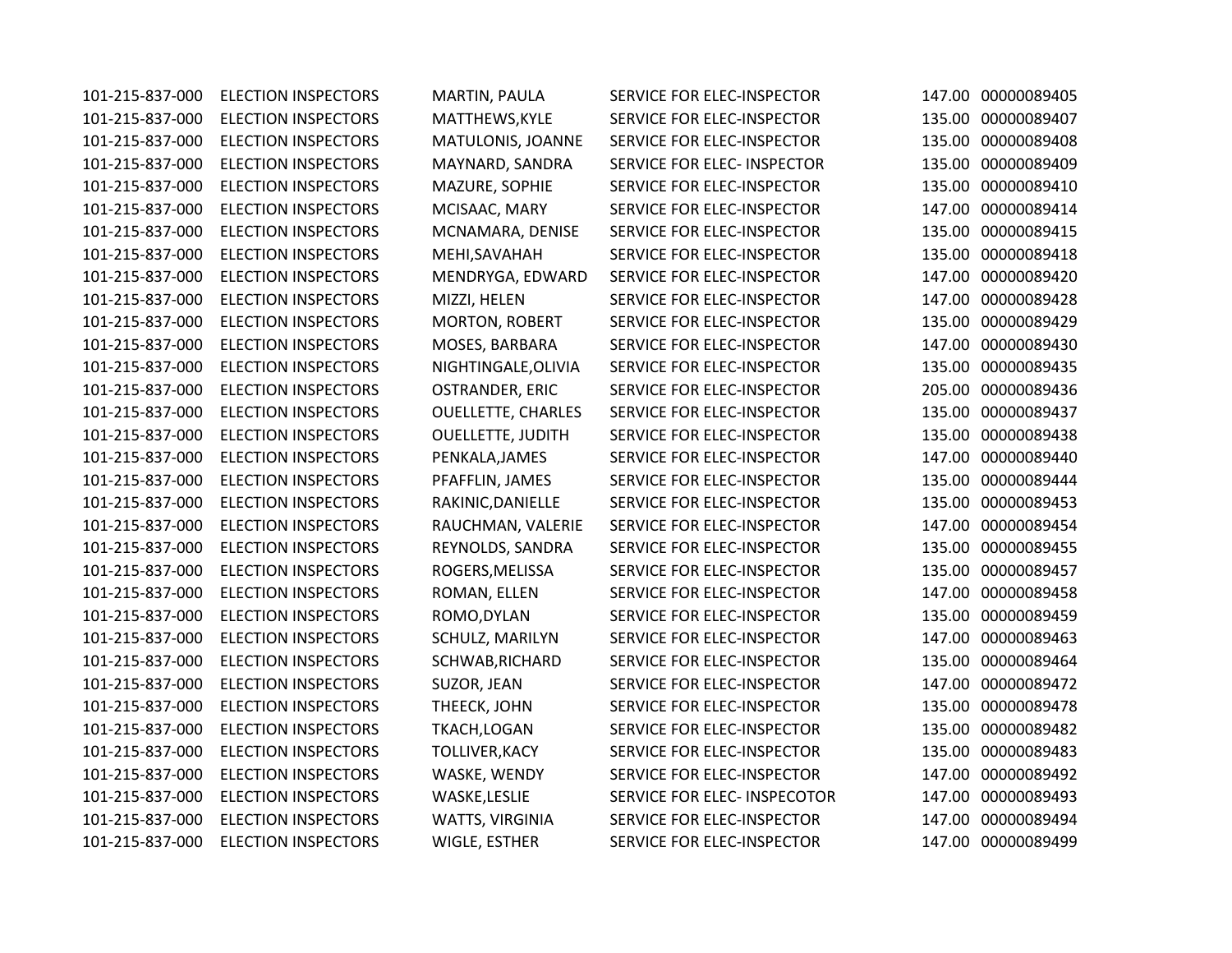| 101-215-837-000             | <b>ELECTION INSPECTORS</b>                                                  | WILLSON, LORETTA                               | SERVICE FOR ELEC-INSPECTOR                         | 147.00 00000089501   |
|-----------------------------|-----------------------------------------------------------------------------|------------------------------------------------|----------------------------------------------------|----------------------|
| 101-215-900-000             | PRINTING & PUBLISHING                                                       |                                                | 21ST CENTURY NEWSPAF VARIOUS ADS 10/1-10/34/14     | 1,461.20 00000089225 |
|                             |                                                                             |                                                |                                                    |                      |
|                             |                                                                             | Total for Dept 215 215 CLERK:                  |                                                    | 32,373.52            |
|                             |                                                                             |                                                |                                                    |                      |
| Dept 221 221 ADMINISTRATION |                                                                             |                                                |                                                    |                      |
| 101-221-728-000             | <b>OFFICE SUPPLIES</b>                                                      | GLOBAL OFFICE SOLUTIO CREDIT INV RA102134      |                                                    | (4.84) 00000089344   |
| 101-221-728-000             | <b>OFFICE SUPPLIES</b>                                                      |                                                | GLOBAL OFFICE SOLUTIO CREDIT ADMINSTRATOR RA10220! | (20.69) 00000089344  |
| 101-221-728-000             | <b>OFFICE SUPPLIES</b>                                                      |                                                | GLOBAL OFFICE SOLUTIO CREIDT ADMIN RA 102210       | (20.69) 00000089344  |
| 101-221-826-100             | LITIGATION- 10/1-10/28/14                                                   | THE MILLER LAW FIRM                            | PROF SERVICES THRU OCT 2014                        | 2,196.84 00000089477 |
| 101-221-826-100             | LITIGATION-9/2-9/30/14                                                      | THE MILLER LAW FIRM                            | PROF SERVICES THRU SEPT                            | 9,645.73 00000089477 |
| 101-221-911-000             | FIRE & GEN'L LIABILITY                                                      |                                                | MICHIGAN MUNICIPAL LI MML 2014-2015 POOL PREM      | 1,339.00 00000089425 |
| 101-221-954-000             | <b>SERVICE CHARGES</b>                                                      | LOWE'S                                         | SUPPLES FOR OCT 2014 DUE 11/2(                     | 10.37 00000089396    |
| 101-221-976-000             | <b>BLOCK GRANTS-15609 DASHE ETC</b>                                         |                                                | <b>ENVIR CONSULTING SERV</b>                       | 250.00 00000089316   |
| 101-221-976-000             | <b>BLOCK GRANTS</b>                                                         | RITTER GIS INC                                 | PCDBG PAVEMENT INSPECT MNT I                       | 2,660.00 00000089456 |
| 101-221-976-000             | <b>BLOCK GRANTS</b>                                                         | RITTER GIS INC                                 | <b>GIS SERVICES CONG AND GUIDE F(</b>              | 2,280.00 00000089456 |
|                             |                                                                             |                                                |                                                    |                      |
|                             |                                                                             |                                                |                                                    |                      |
|                             |                                                                             | Total for Dept 221 221 ADMINISTRATION:         |                                                    | 18,335.72            |
|                             |                                                                             |                                                |                                                    |                      |
| Dept 225 225 ASSESSOR       |                                                                             |                                                |                                                    |                      |
| 101-225-801-000             | APPRAISAL/ASSESSING SVCS. MEGHAN PORTER LLC                                 |                                                | MICH TAX TRIBUNAL APPEAL FILIN                     | 25.00 00000089417    |
| 101-225-816-000             | PROF. SERV. - CLIENT 81246-0 FOSTER SWIFT COLLINS 8 PROF SERV THRU 10/31/14 |                                                |                                                    | 3,865.09 00000089329 |
| 101-225-962-000             | MISCELLANEOUS                                                               | JAHNS, CHRISTINE                               | REIMB FOR MILEAGE SPET 17-NO\                      | 92.10 00000089375    |
| 101-225-963-000             | PROFESSIONAL SERVICES                                                       | <b>GARY EVANKO LLC</b>                         | <b>TIMESHEET FOR 8 HOURS</b>                       | 487.50 00000089334   |
| 101-225-963-000             | PROFESSIONAL SERVICES                                                       | <b>MEGHAN PORTER LLC</b>                       | TIMESHEET 38 HRS                                   |                      |
|                             |                                                                             |                                                |                                                    | 1,338.75 00000089417 |
|                             |                                                                             | Total for Dept 225 225 ASSESSOR:               |                                                    | 5,808.44             |
|                             |                                                                             |                                                |                                                    |                      |
| Dept 230 230 FINANCE        |                                                                             |                                                |                                                    |                      |
| 101-230-728-000             | <b>OFFICE SUPPLIES</b>                                                      | PRINTING SYSTEMS, INC. CHECKS AP LASER         |                                                    | 292.05 00000089451   |
| 101-230-728-000             | <b>OFFICE SUPPLIES</b>                                                      | <b>GLOBAL OFFICE SOLUTIO TONER FOR FINANCE</b> |                                                    | 199.98 00000089344   |
| 101-230-728-000             | <b>OFFICE SUPPLIES</b>                                                      |                                                | GLOBAL OFFICE SOLUTIO CREDIT PAYROLL RA102211      | (20.69) 00000089344  |
| 101-230-962-000             | <b>MISCELLANEOUS</b>                                                        | CADY, ROBERT                                   | REIM FOR SLP BOND MEETING MIL                      | 104.43 00000089267   |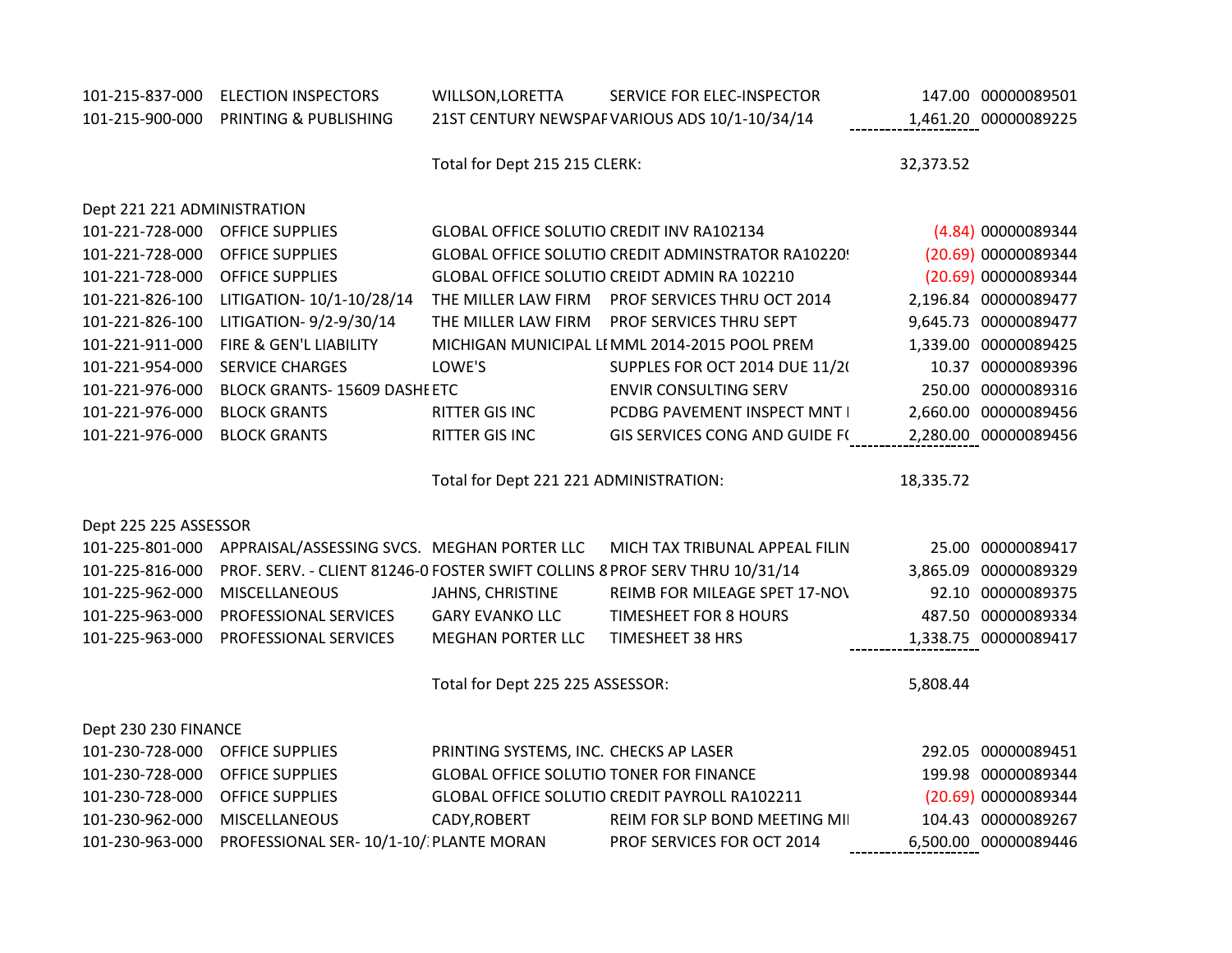Total for Dept 230 230 FINANCE: 7,075.77

| Dept 253 253 TREASURER         |                                                                 |                                        |                                                                                  |          |                       |
|--------------------------------|-----------------------------------------------------------------|----------------------------------------|----------------------------------------------------------------------------------|----------|-----------------------|
| 101-253-833-000                | PREPARATION OF TAX BILLS  WHIPPLE PRINTING                      |                                        | <b>TAX BILLS SUPPLIES</b>                                                        |          | 1,137.00 00000089498  |
| 101-253-985-000                | <b>CAPITAL LEASE</b>                                            | PITNEY-BOWES                           | SERVICES FOR 9/30-11/30/14                                                       |          | 490.79 00000089445    |
| 101-253-985-000                | CAPITAL LEASE= PAST DUE BA PITNEY-BOWES                         |                                        | SERVICES FOR 9/30-11/30/14                                                       |          | 490.79 00000089445    |
|                                |                                                                 |                                        |                                                                                  |          |                       |
|                                |                                                                 | Total for Dept 253 253 TREASURER:      |                                                                                  | 2,118.58 |                       |
|                                |                                                                 |                                        |                                                                                  |          |                       |
| Dept 263 263 CITY HALL         |                                                                 |                                        |                                                                                  |          |                       |
| 101-263-701-000                |                                                                 |                                        | PERSONAL SERVICES- CATESIA ADVANCE AP STAFFING S TEMP SERVICES 11/3-11-9-14      |          | 681.60 00000089231    |
| 101-263-853-000                | TELEPHONE-10/7-10/17/14 AT & T LONG DISTANCE SERVICE ADM OFFICE |                                        |                                                                                  |          | 0.54 00000089247      |
| 101-263-853-000                | <b>TELEPHONE</b>                                                | AT & T LONG DISTANCE SERVICES OVT 2014 |                                                                                  |          | 0.45 00000089247      |
| 101-263-931-000                | <b>BUILDING MAINTENANCE</b>                                     | DELTA TEMP, INC.                       | <b>HEATING CHANGEOVER</b>                                                        |          | 2,826.94 00000089288  |
| 101-263-931-000                | <b>BUILDING MAINTENANCE</b>                                     | LOWER HURON SUPPLY (SUPPLIES           |                                                                                  |          | 603.13 00000089398    |
| 101-263-985-000                | CAPITAL OUTLAY-BUILDING LESHREDCORP.                            |                                        | <b>DOCUMENT SHREDDING</b>                                                        |          | 160.00 00000089466    |
| 101-263-985-100                |                                                                 |                                        | CAPITAL OUTLAY -4000 ALLEN SOIL AND MATERIALS EN PROF SERV 8/25-9/21/14 - PROJ 0 |          | 759.61 00000089470    |
|                                |                                                                 |                                        |                                                                                  |          |                       |
|                                |                                                                 |                                        |                                                                                  |          |                       |
|                                |                                                                 | Total for Dept 263 263 CITY HALL:      |                                                                                  | 5,032.27 |                       |
|                                |                                                                 |                                        |                                                                                  |          |                       |
| Dept 305 305 POLICE DEPARTMENT |                                                                 |                                        |                                                                                  |          |                       |
| 101-305-722-100                |                                                                 |                                        | RETIREMENT CONTRIBUTION PNC INSTITUTIONAL INV. OCT 2014 PENSION CONTRIBUTIO      |          | 75,820.59 00000089447 |
| 101-305-729-000                | <b>K-9 SUPPLIES</b>                                             | PET SUPPLIES PLUS                      | K-9 SUPPLIES                                                                     |          | 47.68 00000089442     |
| 101-305-731-000                | ORDINANCE EXPENSE- ORD CLLOUIS ORLEANS                          |                                        | CITY LAWN CUTTING VAR LOCATIC                                                    |          | 75.00 00000089394     |
| 101-305-757-000                | <b>OPERATING SUPPLIES</b>                                       |                                        | KONICA MINOLTA BUSIN COPIER USAGE 10/1-10/31/14                                  |          | 45.58 00000089382     |
| 101-305-761-000                |                                                                 |                                        | PRISONER BOARD- RICHARDS(MIDWEST MEDICAL CENTPRISONER BLOOD ALCOHOL TESTS        |          | 17.02 00000089427     |
| 101-305-761-000                |                                                                 |                                        | PRISONER BOARD- D WEIKEL MIDWEST MEDICAL CENTPRISONER BLOOD ALCOHOL TESTS        |          | 17.02 00000089427     |
| 101-305-801-000                | <b>ANIMAL CONTROL</b>                                           | <b>CITY OF WYANDOTTE</b>               | ANIMAL SHELTER SERV JULY-SEPT                                                    |          | 15,684.38 00000089274 |
| 101-305-805-000                | <b>VEHICLE TOWING</b>                                           | <b>CITY TOWING</b>                     | 69 VEHICLES TOWED 10/16-10/31                                                    |          | 6,740.00 00000089275  |
| 101-305-807-000                | <b>CENTRAL DISPATCH</b>                                         | <b>CITY OF WYANDOTTE</b>               | DOWRIVER CENT DISP SERV 7/1-9,                                                   |          | 46,181.72 00000089274 |
| 101-305-853-000                | <b>TELEPHONE</b>                                                | AT & T LONG DISTANCE SERVICES OCT 2014 |                                                                                  |          | 16.32 00000089247     |
| 101-305-931-000                | <b>BUILDING MAINTENANCE</b>                                     |                                        | ADVANTAGE PEST CONTI RAT SERVICE FOR OCT 2014                                    |          | 400.00 00000089232    |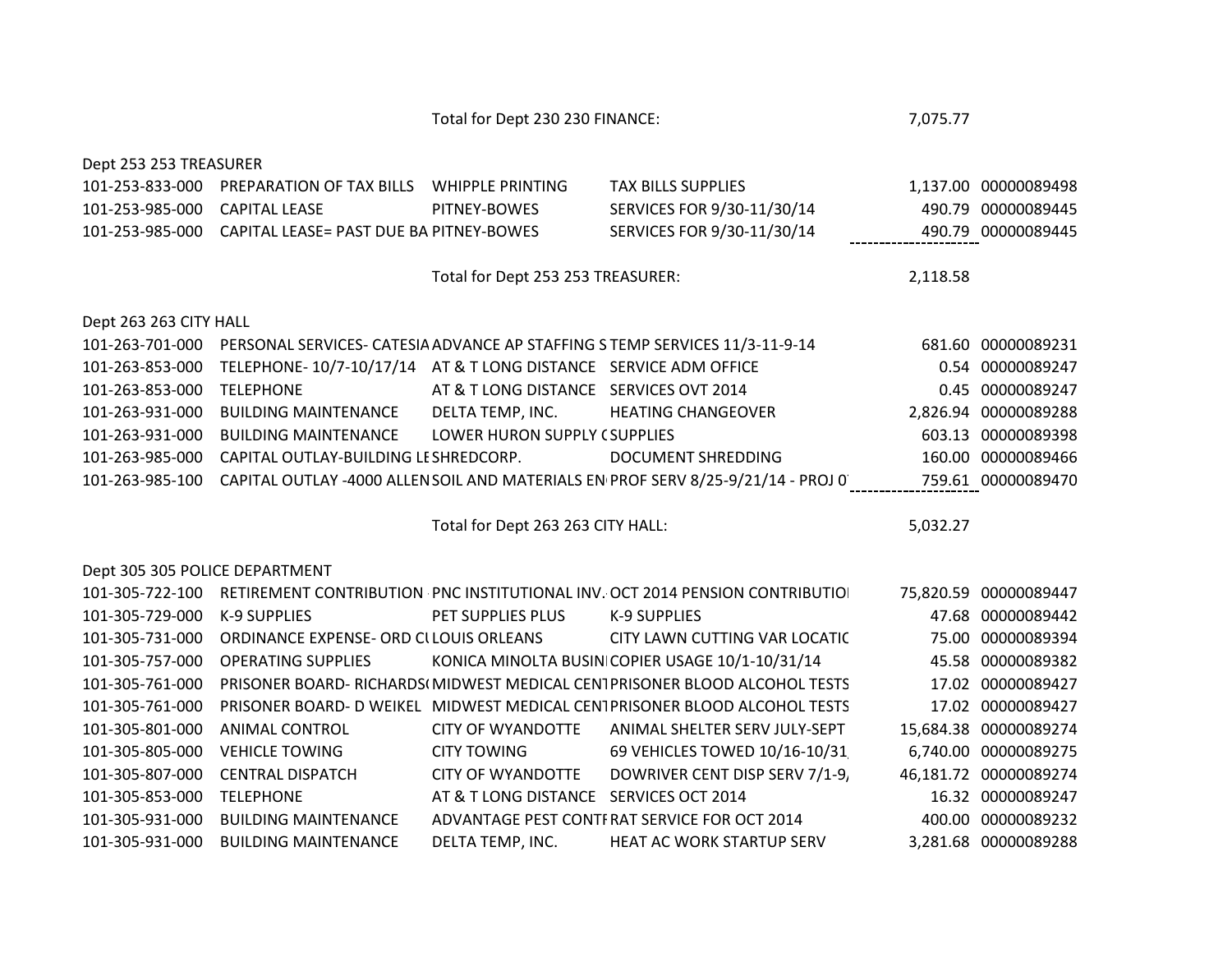| 101-305-931-000 | <b>BUILDING MAINTENANCE</b>                                                                | LOWER HURON SUPPLY (SUPPLIES |                                                  | 603.13 00000089398 |
|-----------------|--------------------------------------------------------------------------------------------|------------------------------|--------------------------------------------------|--------------------|
| 101-305-935-000 | COMPUTER SOFTWARE MAIN THOMSON REUTERS-WES WEST INFO CHGS 10/1-10/31/14                    |                              |                                                  | 140.00 00000089481 |
| 101-305-939-000 | <b>VEHICLE MAINTENANCE</b>                                                                 |                              | CLASSIC AUTO WASH INC SERVICES FOR OCT 2014      | 163.80 00000089276 |
| 101-305-939-000 | <b>VEHICLE MAINTENANCE</b>                                                                 | J'S CARWASH                  | VEH MNT FOR SEPT AND OCT 2014                    | 88.00 00000089374  |
| 101-305-961-000 | POL. TRAIN- WILLIAM MEHALI MARIN CONSULTING ASS PERF/ACCOUNTABILITY WORKSHC                |                              |                                                  | 220.00 00000089404 |
|                 | 101-305-961-000 POL. TRAIN- CHRISTOPHER GRMARIN CONSULTING ASS PERF/ACCOUNTABILITY WORKSHC |                              |                                                  | 220.00 00000089404 |
| 101-305-961-000 | POL. TRAIN- ERON FELTZ                                                                     |                              | MARIN CONSULTING ASS PERF/ACCOUNTABILITY WORKSHC | 220.00 00000089404 |
|                 | 101-305-961-000 POL. TRAIN- WAYNE ALBRIGH MARIN CONSULTING ASS PERF/ACCOUNTABILITY WORKSHC |                              |                                                  | 220.00 00000089404 |
| 101-305-962-000 | MISCELLANEOUS                                                                              |                              | LAZUKA, STEPHEN CHIEF OUT OF STATE GAS REIMB     | 32.00 00000089385  |

Total for Dept 305 305 POLICE DEPARTMENT: 150,233.92

## Dept 340 340 FIRE DEPARTMENT

| 101-340-722-100 |                                            |                                           | RETIREMENT CONTRIBUTION PNC INSTITUTIONAL INV. OCT 2014 PENSION CONTRIBUTIO |       | 61,342.93 00000089447 |
|-----------------|--------------------------------------------|-------------------------------------------|-----------------------------------------------------------------------------|-------|-----------------------|
| 101-340-757-000 | <b>OPERATING SUPPLIES</b>                  |                                           | BAKER'S GAS & WELDING OXYGEN CYLINDER RENTAL                                |       | 113.26 00000089249    |
| 101-340-757-000 | <b>OPERATING SUPPLIES- FIRE IN LOWE'S</b>  |                                           | SUPPLES FOR OCT 2014 DUE 11/20                                              |       | 52.19 00000089396     |
| 101-340-757-000 | <b>OPERATING SUPPLIES- FIRE - I LOWE'S</b> |                                           | SUPPLES FOR OCT 2014 DUE 11/2(                                              |       | 31.28 00000089396     |
| 101-340-757-000 | <b>OPERATING SUPPLIES- FIRE IN LOWE'S</b>  |                                           | SUPPLES FOR OCT 2014 DUE 11/2(                                              | 9.48  | 00000089396           |
| 101-340-757-500 | RESCUE SUPPLIES- FIRE INV 12 LOWE'S        |                                           | SUPPLES FOR OCT 2014 DUE 11/2(                                              |       | 97.53 00000089396     |
| 101-340-757-500 | <b>RESCUE SUPPLIES</b>                     | J & B MEDICAL SUPPLY, II RESCUE SUPPLIIES |                                                                             | 22.08 | 00000089373           |
| 101-340-757-500 | <b>RESCUE SUPPLIES</b>                     | J & B MEDICAL SUPPLY, II RESCUE SUPPLIES  |                                                                             |       | 17.55 00000089373     |
| 101-340-757-500 | <b>RESCUE SUPPLIES</b>                     | J & B MEDICAL SUPPLY, II RESCUE SUPPLIES  |                                                                             |       | 975.08 00000089373    |
| 101-340-768-000 | <b>MEDALS FOR FIREMAN</b>                  | CUDA UNIFORM, INC.                        | <b>6 MEDALS OF VALOR</b>                                                    |       | 594.00 00000089284    |
| 101-340-768-000 | <b>UNIFORMS</b>                            | <b>WEST SHORE SERVICES</b>                | UNIFORM EXSPENSE                                                            |       | 257.85 00000089497    |
| 101-340-805-000 | AMBULANCE BILLING                          | ACCUMED BILLING INC.                      | OCT 2014 BILLING                                                            |       | 5,435.57 00000089229  |
| 101-340-805-000 | <b>AMBULANCE BILLING</b>                   | NIGHINGALE, LINDA D                       | REFUND FOR EMERGENCY SERVICI                                                |       | 225.00 00000089434    |
| 101-340-835-000 | PHYSICALS- DAVID SAUCIER                   |                                           | HENRY FORD PATHOLOG PRE EMPLOYMENT SCREENING RE                             |       | 166.92 00000089360    |
| 101-340-931-000 | <b>BUILDING MAINTENANCE- FIR LOWE'S</b>    |                                           | SUPPLES FOR OCT 2014 DUE 11/2(                                              |       | 6.32 00000089396      |
| 101-340-931-000 | BUILDING MAINTENANCE-FIRI DELTA TEMP, INC. |                                           | SEASONAL CHANGEOVER                                                         |       | 692.00 00000089288    |
| 101-340-939-000 | <b>VEHICLE MAINTENANCE- FIRE LOWE'S</b>    |                                           | SUPPLES FOR OCT 2014 DUE 11/2(                                              |       | 15.18 00000089396     |
| 101-340-939-000 | <b>VEHICLE MAINTENANCE</b>                 | <b>BAKER'S GAS &amp; WELDING SUPPLIES</b> |                                                                             |       | 19.45 00000089249     |
| 101-340-958-000 | <b>MEMBERSHIP &amp; DUES</b>               | <b>NFPA</b>                               | RENEWAL OF SUBSCRIPTION TO N                                                |       | 1,255.50 00000089432  |
| 101-340-958-000 | <b>MEMBERSHIP &amp; DUES</b>               | <b>IAFC MEMBERSHIP</b>                    | 2015 MEMBERSHIP RENEWAL CHI                                                 |       | 209.00 00000089371    |
| 101-340-985-000 | CAPITAL OUTLAY- FIRE - INV 1 LOWE'S        |                                           | SUPPLES FOR OCT 2014 DUE 11/2(                                              |       | 559.66 00000089396    |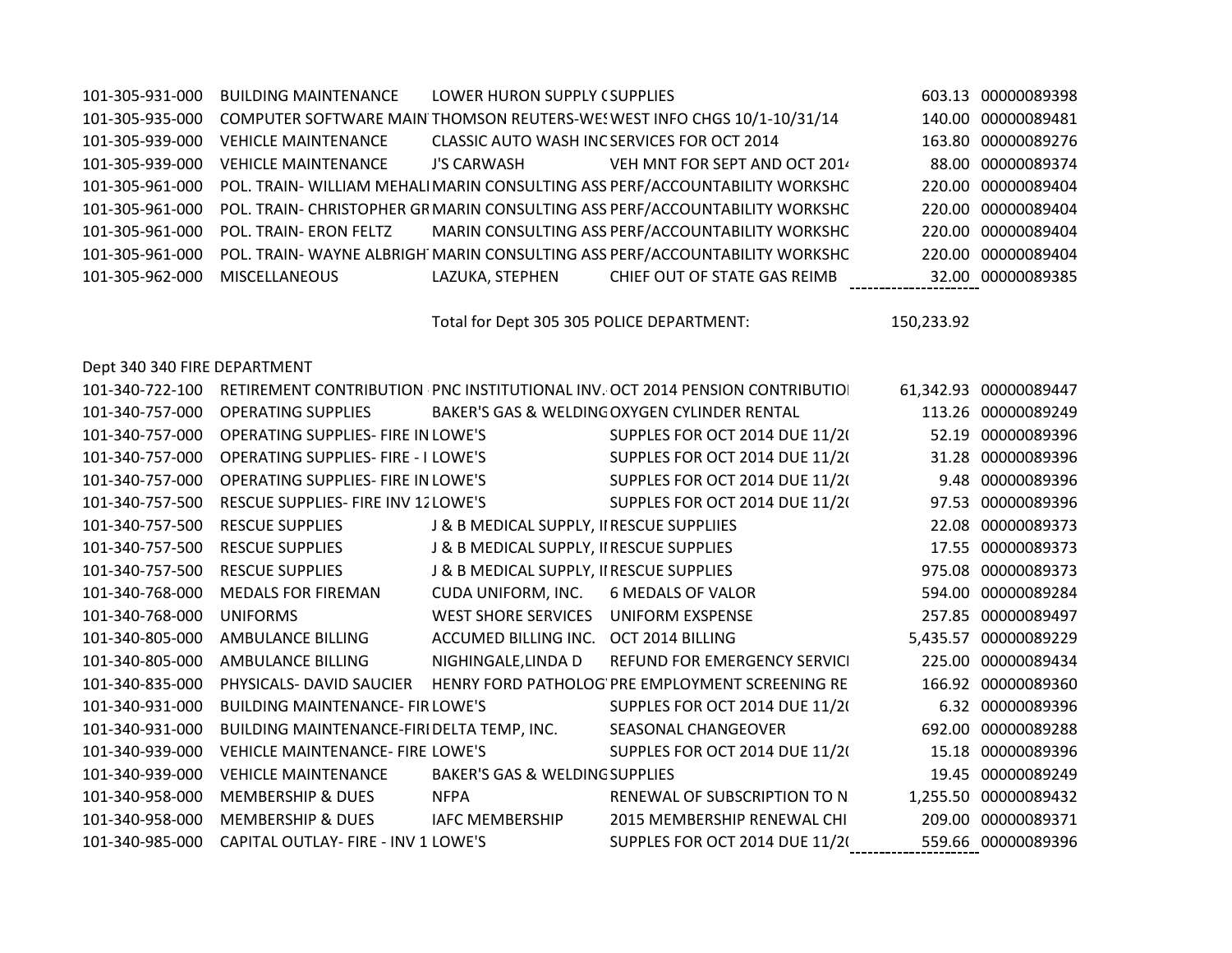Total for Dept 340 340 FIRE DEPARTMENT: 72,097.83

Dept 445 445 DEPARTMENT OF PUBLIC SERVICE

101-445-722-100 RETIREMENT CONTRIBUTION PNC INSTITUTIONAL INV. OCT 2014 PENSION CONTRIBUTION 22,130.65 00000089447 101-445-728-000 OFFICE SUPPLIES GLOBAL OFFICE SOLUTIONSSUPPLIES 80.34 00000089344 101-445-728-000 OFFICE SUPPLIES GLOBAL OFFICE SOLUTIONSCREDIT FOR INV 57250 BILLING WRONG DEPT(80.34) 00000089344 101-445-751-000 GASOLINE MICHIGAN FUELS DIESEL FUEL 11,904.20 00000089423 101-445-757-000 OPERATING SUPPLIES- GARAG LOWE'S SUPPLES FOR OCT 2014 DUE 11/20 21.84 00000089396 101-445-757-000 OPERATING SUPPLIES GLENDALE AUTO VALUE PARTS 69.28 00000089339 101-445-757-000 OPERATING SUPPLIES D& L GARDEN CENTER, IISERVICES 109.90 109.90 000000089286 101-445-757-000 OPERATING SUPPLIES GLENDALE AUTO VALUE PARKS 11.29 00000089339 11.29 101-445-757-000 OPERATING SUPPLIES D& L GARDEN CENTER, IISUPPLIES 1,639.08 00000089286 101-445-757-000 OPERATING SUPPLIES D& L GARDEN CENTER, IISUPPLIES 1,119.89 00000089286 101-445-757-000 OPERATING SUPPLIES GLENDALE AUTO VALUE SUPPLIES 8.29 00000089339 101-445-853-000 TELEPHONE AT & T LONG DISTANCE LONG DIST SERVICES FOR OCT 0.77 00000089247 101-445-920-000 UTILITIES DTE ENERGY SERVICES 6450 ALLEN RD 42.93 00000089301 101-445-926-000 STREET LIGHTING- 10/3-10/31DTE ENERGY 15702 GARFIELD SERVICES 170.49 00000089307 101-445-926-000 STREET LIGHTING- PHILOMENEDTE ENERGY SERVICES 10/3-11/03/14 348.52 00000089307 101-445-931-000 BUILDING MAINTENANCE- CA ADVANCE AP STAFFING STEMP SERVICES 10/27-11/2/14 681.60 00000089231 101-445-931-000 BUILDING MAINTENANCE GRAINGER PARTS 111.30 00000089349 101-445-939-000 VEHICLE MAINTENANCE INTERSTATE BATTERIES OF GREAT LAKES SUPPLIES 529.66 00000089372 101-445-939-000 VEHICLE MAINTENANCE BELLE TIRE DISTRIBUTORSSERVICES 765.12 00000089254 101-445-939-000 VEHICLE MAINTENANCE BELLE TIRE DISTRIBUTORSSERVICES RED TRAILER 300.00 00000089254 101-445-939-000 VEHICLE MAINTENANCE GLENDALE AUTO VALUE PARTS 2005 FORD F450 320.31 00000089339 101-445-939-000 VEHICLE MAINTENANCE GLENDALE AUTO VALUE PARTS 31.98 00000089339 101-445-939-000 VEHICLE MAINTENANCE GLENDALE AUTO VALUE PARTS 55.77 00000089339 101-445-939-000 VEHICLE MAINTENANCE GLENDALE AUTO VALUE PARTS 163.82 00000089339 101-445-939-000 VEHICLE MAINTENANCE GLENDALE AUTO VALUE PARTS 37.18 00000089339 101-445-939-000 VEHICLE MAINTENANCE GLENDALE AUTO VALUE PARTS FOR TRAILER 7.79 00000089339 101-445-939-000 VEHICLE MAINTENANCE GLENDALE AUTO VALUE SUPPLIES 35.73 00000089339 101-445-939-000 VEHICLE MAINTENANCE FLEETPRIDE, INC. TREE TRUCK 5052 PINTLE 86.37 00000089323 101-445-939-000 VEHICLE MAINTENANCE FORT AUTO ELECTRIC. IN LUCAS 12 VOLT STARTER SWEEPEF 205.00 00000089328 101-445-939-000 VEHICLE MAINTENANCE GTEC TRUCK EQUIPMENTPARTS FOR DUMP TRUCK 55.25 00000089352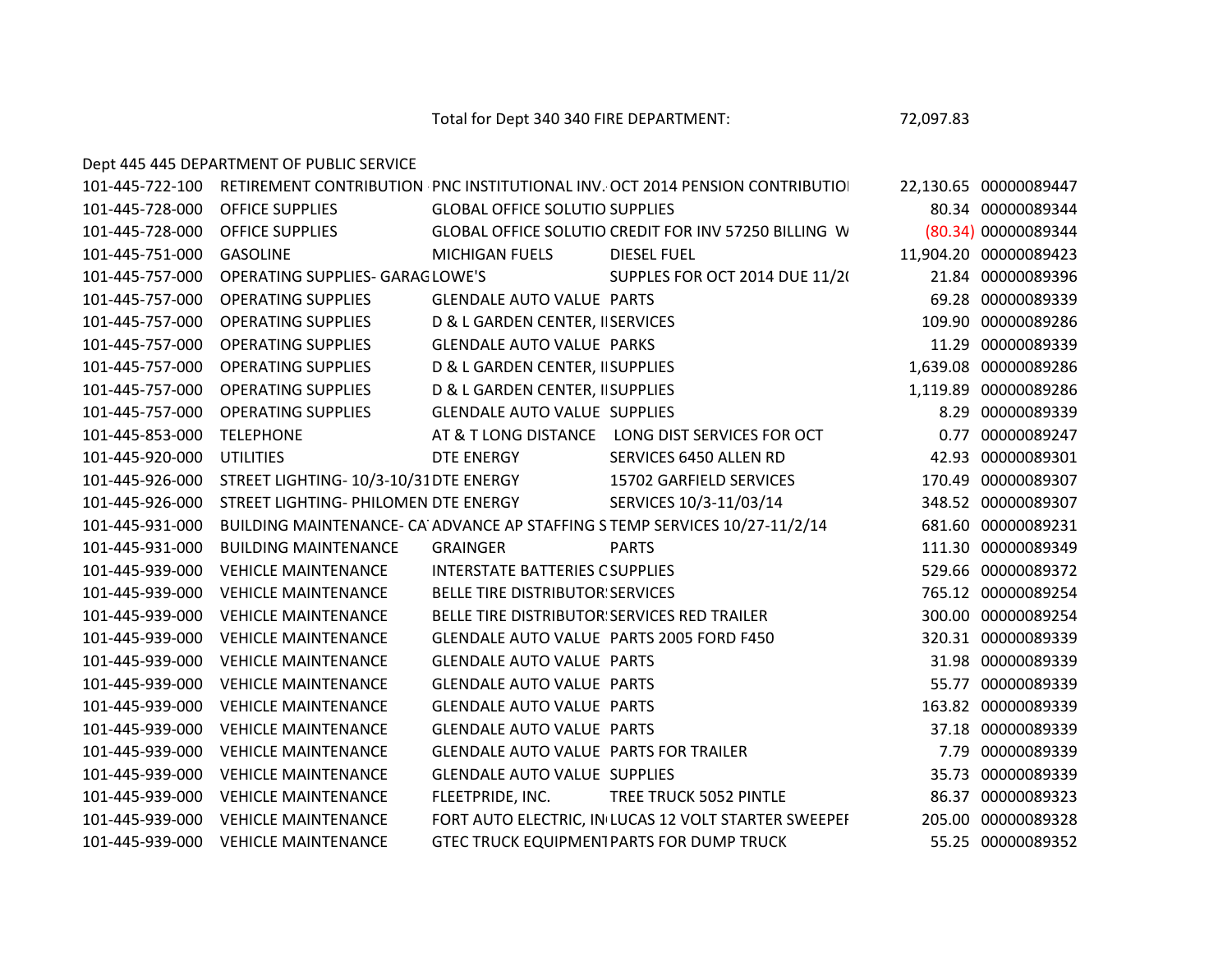| 101-445-939-000 | <b>VEHICLE MAINTENANCE</b> | TELEVAN SALES, INC.                       | <b>CHARLYNN MOTORS SALT SPREAD</b>        | 1,280.26 00000089475 |
|-----------------|----------------------------|-------------------------------------------|-------------------------------------------|----------------------|
| 101-445-939-000 | <b>VEHICLE MAINTENANCE</b> | <b>GLENDALE AUTO VALUE SUPPLIES</b>       |                                           | 5.46 00000089339     |
| 101-445-939-000 | <b>VEHICLE MAINTENANCE</b> | <b>GLENDALE AUTO VALUE SUPPLIES</b>       |                                           | 66.68 00000089339    |
| 101-445-939-000 | <b>VEHICLE MAINTENANCE</b> | <b>BAKER'S GAS &amp; WELDING SUPPLIES</b> |                                           | 19.45 00000089249    |
| 101-445-939-000 | <b>VEHICLE MAINTENANCE</b> | <b>SHULTS EQUIP., INC.</b>                | <b>BOSS PLOW BLADES</b>                   | 2,206.20 00000089467 |
| 101-445-962-000 | <b>MISCELLANEOUS</b>       | <b>CANNON EQUIPMENT</b>                   | <b>BUCKET COVER TREE TRUCK</b>            | 100.00 00000089268   |
| 101-445-962-000 | <b>MISCELLANEOUS</b>       | <b>CANNON EQUIPMENT</b>                   | AERIAL TRUCK CERTIFICATION                | 600.00 00000089268   |
| 101-445-962-000 | MISCELLANEOUS- GIRARD      |                                           | COMPREHENSIVE TESTIN EMPLOYMENT SCREENING | 59.00 00000089279    |

Total for Dept 445 445 DEPARTMENT OF PUBLIC SERVICE: 45,301.06

Dept 707 707 PARKS & REC

| 101-707-757-000 | OPERATING SUPPLIES- BATTEI HAWKINS, PAT |                                                 | <b>VARIOUS SUPPLIES</b>                           | 8.47     | 00000089356       |
|-----------------|-----------------------------------------|-------------------------------------------------|---------------------------------------------------|----------|-------------------|
| 101-707-800-000 | <b>CREDIT CARD FEES</b>                 | <b>EZ FACILITY</b>                              | SPORT PKG 11/1-12/30/14                           | 498.00   | 00000089319       |
| 101-707-801-001 | LAWN SERVICES- PARK CUTS                | <b>LOUIS ORLEANS</b>                            | CITY LAWN CUTTING VAR LOCATIC                     | 3,766.00 | 00000089394       |
| 101-707-801-001 | LAWN SERVICES- PK CUTS                  | <b>LOUIS ORLEANS</b>                            | CITY LAWN CUTTING VAR LOCATIC                     | 3,766.00 | 00000089394       |
| 101-707-920-000 | UTILITIES-10/2-11/3/14                  | DTE ENERGY                                      | <b>SERVICES 4320 LAURENCE</b>                     | 230.72   | 00000089308       |
| 101-707-920-000 | UTILITIES-9/10-11/7/14                  | DTE ENERGY                                      | SERVICES 8803 PELHAM                              | 35.29    | 00000089301       |
| 101-707-920-000 | UTILITIES-10/2-11/5/14                  | DTE ENERGY                                      | SERVICES 5000 ARNO                                | 30.27    | 00000089301       |
| 101-707-920-000 | <b>UTILITIES</b>                        |                                                 | EXPERT HEATING & COOLNO HEAT IN STORAGE BLDG      | 254.38   | 00000089318       |
| 101-707-920-000 | <b>UTILITIES</b>                        | DTE ENERGY                                      | SERVICES 10/10-11/10/14                           | 97.74    | 00000089301       |
| 101-707-920-000 | <b>UTILITIES</b>                        | DTE ENERGY                                      | SERVICES 10/9-11/7/14                             | 32.96    | 00000089301       |
| 101-707-939-000 | <b>VEHICLE MAINTENANCE</b>              | <b>GLENDALE AUTO VALUE PARTS FOR 2009 CHEVY</b> |                                                   | 381.32   | 00000089339       |
| 101-707-939-000 | <b>VEHICLE MAINTENANCE</b>              | <b>GLENDALE AUTO VALUE SUPPLIES</b>             |                                                   | 35.73    | 00000089339       |
| 101-707-939-000 | <b>VEHICLE MAINTENANCE</b>              | <b>GLENDALE AUTO VALUE SUPPLIES</b>             |                                                   | 101.00   | 00000089339       |
| 101-707-939-000 | <b>VEHICLE MAINTENANCE</b>              | <b>GLENDALE AUTO VALUE PARTS</b>                |                                                   |          | 55.06 00000089339 |
| 101-707-939-000 | <b>VEHICLE MAINTENANCE</b>              |                                                 | GLENDALE AUTO VALUE SUPPLIES FOR 1997 FORD PICKUP |          | 94.36 00000089339 |
| 101-707-939-000 | <b>VEHICLE MAINTENANCE</b>              | <b>BAKER'S GAS &amp; WELDING SUPPLIES</b>       |                                                   | 19.45    | 00000089249       |
| 101-707-939-000 | <b>VEHICLE MAINTENANCE</b>              | INTERSTATE BATTERIES C VEH MNT / SUPPLIES       |                                                   | 121.32   | 00000089372       |
| 101-707-962-000 | MISCELLANEOUS-GYURSCIK                  |                                                 | COMPREHENSIVE TESTIN EMPLOYMENT SCREENING         | 96.00    | 00000089279       |
|                 |                                         |                                                 |                                                   |          |                   |

Total for Dept 707 707 PARKS & REC: 9,624.07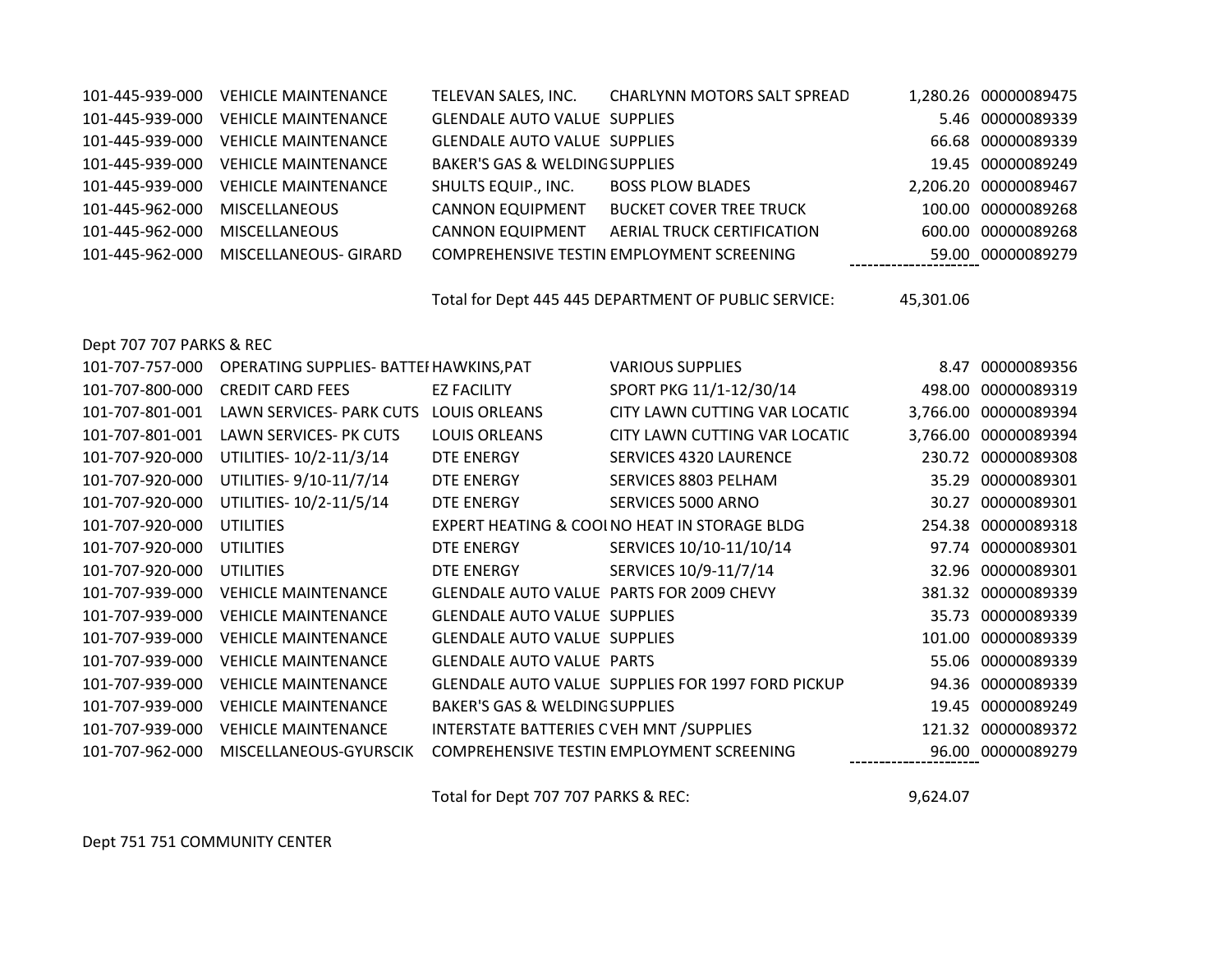| 101-751-728-000                 | OFFICE SUPPLIES- HOCKEY SC(HAWKINS, PAT                            |                                          | <b>VARIOUS SUPPLIES</b>                           |            | 53.89 00000089356     |
|---------------------------------|--------------------------------------------------------------------|------------------------------------------|---------------------------------------------------|------------|-----------------------|
| 101-751-756-000                 | <b>CONTRACTED EXPENSE</b>                                          |                                          | DOWNRIVER GYMNASTIC PMT FOR AP PORTION OF TUITION |            | 1,448.75 00000089297  |
| 101-751-757-000                 | <b>OPERATING SUPPLIES</b>                                          | <b>PROPANE SERVICES</b>                  | <b>FUEL SUPPLIES</b>                              |            | 312.84 00000089452    |
| 101-751-757-000                 | <b>OPERATING SUPPLIES</b>                                          | FRANK TARNOWSKI PLUNSERVICES             |                                                   |            | 80.00 00000089330     |
| 101-751-757-000                 | <b>OPERATING SUPPLIES</b>                                          | <b>SYSCO DETROIT LLC</b>                 | <b>CONCESSION SUPPLIES</b>                        |            | 454.43 00000089473    |
| 101-751-757-000                 | <b>OPERATING SUPPLIES</b>                                          | PEPSI COLA                               | SUPPLIES,                                         |            | 501.76 00000089441    |
| 101-751-757-000                 | <b>OPERATING SUPPLIES</b>                                          | <b>GORDON FOOD SERV.</b>                 | <b>SUPPLIES</b>                                   |            | 315.18 00000089348    |
| 101-751-816-000                 | PROF. SERV. - OTHER                                                | JERRY COHEN ELITE LAB I WATER TREATMENT  |                                                   |            | 200.00 00000089376    |
| 101-751-920-000                 | <b>UTILITIES</b>                                                   | <b>DIRECTV</b>                           | CABLE SERVICES 11/08-12/7/14                      |            | 92.99 00000089293     |
| 101-751-931-000                 | <b>BUILDING MAINTENANCE- CO LOWE'S</b>                             |                                          | SUPPLES FOR OCT 2014 DUE 11/2(                    |            | 16.69 00000089396     |
| 101-751-931-000                 | BUILDING MNT- COMM CTR - LOWE'S                                    |                                          | SUPPLES FOR OCT 2014 DUE 11/2(                    |            | 16.96 00000089396     |
| 101-751-931-000                 | <b>BUILDING MAINTENANCE</b>                                        | APAC PAPER & PACKAGIN PAPER PRODUCTS     |                                                   |            | 216.43 00000089239    |
| 101-751-931-000                 | <b>BUILDING MAINTENANCE</b>                                        | NETWORK SERVICES CONFLOOR STRIPPER       |                                                   |            | 286.50 00000089431    |
| 101-751-931-000                 | <b>BUILDING MAINTENANCE</b>                                        | NETWORK SERVICES CONFOAM HAND WASH       |                                                   |            | 69.96 00000089431     |
| 101-751-934-000                 | <b>EQUIPMENT MNT- COMM CTILOWE'S</b>                               |                                          | SUPPLES FOR OCT 2014 DUE 11/2(                    |            | 13.38 00000089396     |
| 101-751-934-000                 | EQUIPMENT MAINTENANCE SERV-ICE REFRIGERATION SERVICE CALL HENCH PC |                                          |                                                   |            | 1,464.19 00000089465  |
| 101-751-934-000                 | EQUIPMENT MAINTENANCE C&S ICE RESURFACING SEPUCK STUCK IN CONVEYOR |                                          |                                                   |            | 1,596.31 00000089266  |
| 101-751-934-000                 | <b>EQUIPMENT MAINTENANCE</b>                                       | <b>DSM SERVICES</b>                      | <b>BLADE SHARPENING</b>                           |            | 37.00 00000089300     |
|                                 |                                                                    | Total for Dept 751 751 COMMUNITY CENTER: |                                                   | 7,177.26   |                       |
|                                 |                                                                    | Total for Fund 101 GENERAL FUND:         |                                                   | 551,651.57 |                       |
| Fund 202 MAJOR STREET FUND      |                                                                    |                                          |                                                   |            |                       |
| Dept 475 475 TRAFFIC SERVICES   |                                                                    |                                          |                                                   |            |                       |
|                                 | 202-475-757-000 OPERATING SUPPLIES                                 | FREEPORT SUPPLY CO. 21A STONE            |                                                   |            | 1,064.01 00000089331  |
|                                 | 202-475-940-000 TRAFFIC SIGNS & SIGNALS-10 DTE ENERGY              |                                          | SERVICES VAR TRAFFIC SIGNALS                      |            | 36,433.09 00000089307 |
|                                 |                                                                    | Total for Dept 475 475 TRAFFIC SERVICES: |                                                   | 37,497.10  |                       |
| Dept 479 PRESERVATION - STREETS |                                                                    |                                          |                                                   |            |                       |
|                                 | 202-479-757-000 OPERATING SUPPLIES                                 | AJAX MATERIALS CORP. SUPPLIES            |                                                   |            | 302.00 00000089233    |
|                                 | 202-479-757-000 OPERATING SUPPLIES                                 | <b>BARRETT MICHIGAN</b>                  | ROMULUS BC PLANT                                  |            | 211.12 00000089252    |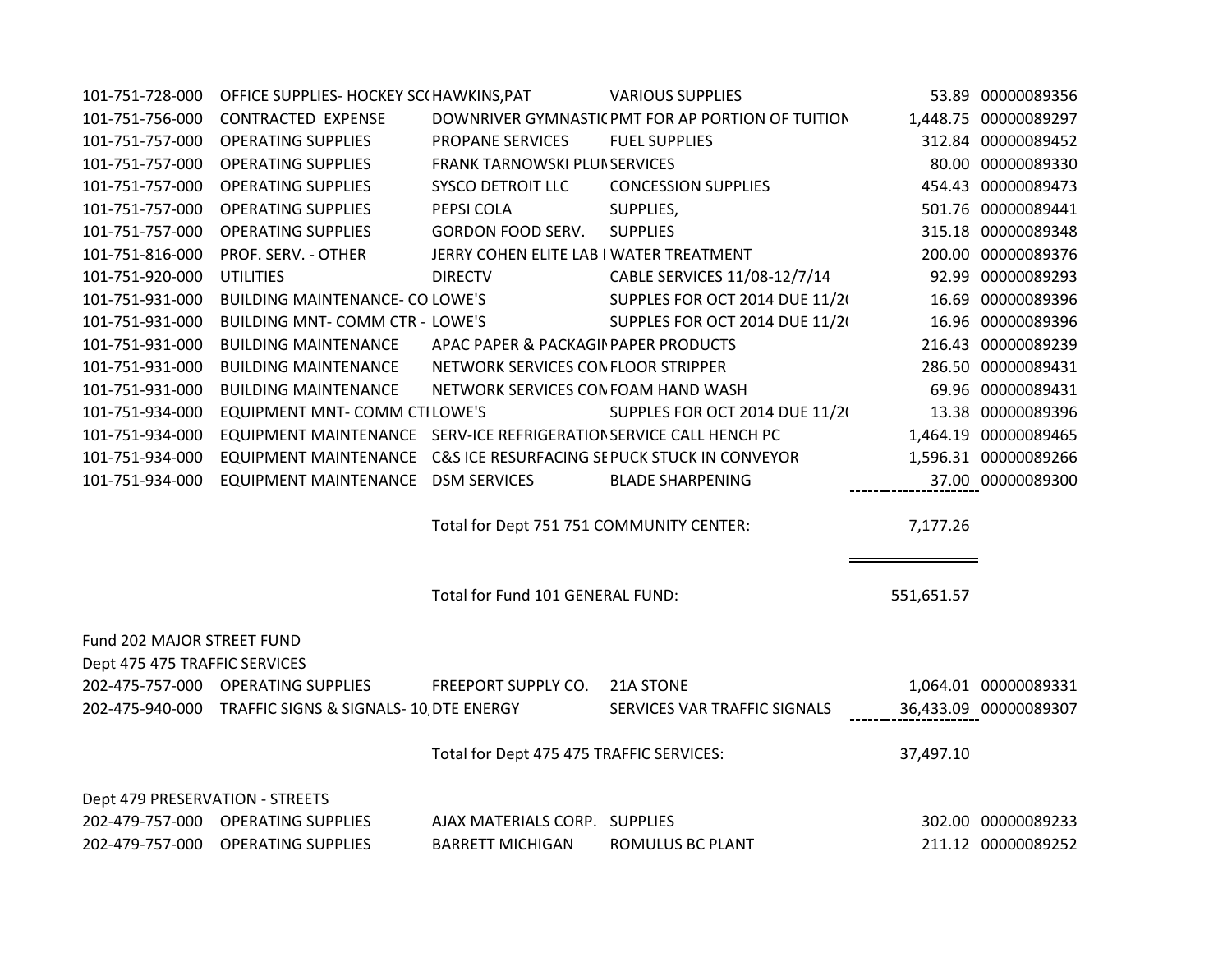|                        | 202-479-801-205 PROF'L SERVICES - DOMINIC GWAYNE COUNTY - ACCTS TRAFFIC SIGNAL MAINT 9/14 |                                             |                                                                             |           | 2,644.41 00000089495  |
|------------------------|-------------------------------------------------------------------------------------------|---------------------------------------------|-----------------------------------------------------------------------------|-----------|-----------------------|
|                        |                                                                                           | Total for Dept 479 PRESERVATION - STREETS:  |                                                                             | 3,157.53  |                       |
|                        |                                                                                           | Total for Fund 202 MAJOR STREET FUND:       |                                                                             | 40,654.63 |                       |
| Fund 249 BUILDING FUND |                                                                                           |                                             |                                                                             |           |                       |
| Dept 000               |                                                                                           |                                             |                                                                             |           |                       |
|                        | 249-000-607-000 FEES REVENUE- \$70.00-15% = A&J MAINTENANCE INC PERMIT CANCELLED          |                                             |                                                                             |           | 59.50 00000089227     |
|                        |                                                                                           | Total for Dept 000 :                        |                                                                             | 59.50     |                       |
|                        | Dept 371 371 BUILDING DEPARTMENT                                                          |                                             |                                                                             |           |                       |
| 249-371-722-100        |                                                                                           |                                             | RETIREMENT CONTRIBUTION PNC INSTITUTIONAL INV. OCT 2014 PENSION CONTRIBUTIO |           | 6,855.78 00000089447  |
| 249-371-821-000        | MECHANICAL INSPECTIONS                                                                    | CARNILL, STEVE                              | OCT 2014 MECHANICAL INSPECTIC                                               |           | 4,688.95 00000089269  |
| 249-371-822-000        | PLUMBING INSPECTIONS                                                                      | HALASH, JEROME                              | PLUMBING INSPECTIONS FOR OCT                                                |           | 1,187.20 00000089355  |
| 249-371-958-000        | <b>MEMBERSHIP &amp; DUES</b>                                                              |                                             | GLOBAL OFFICE SOLUTIO CREDIT ON SUPPLIES RA102278                           |           | (31.52) 00000089344   |
|                        | 249-371-959-000 PLANNING & ZONING                                                         |                                             | GLOBAL OFFICE SOLUTIO CREDIT SUPPLIES ON RA103642                           |           | (7.17) 00000089344    |
|                        |                                                                                           | Total for Dept 371 371 BUILDING DEPARTMENT: |                                                                             | 12,693.24 |                       |
|                        |                                                                                           | Total for Fund 249 BUILDING FUND:           |                                                                             | 12,752.74 |                       |
| Fund 250 DDA OPERATING |                                                                                           |                                             |                                                                             |           |                       |
| Dept 000               |                                                                                           |                                             |                                                                             |           |                       |
|                        | 250-000-801-001 LAWN SERVICES- DDA CUTS                                                   | <b>LOUIS ORLEANS</b>                        | CITY LAWN CUTTING VAR LOCATIC                                               |           | 1,118.00 00000089394  |
| 250-000-801-001        | LAWN SERVICES- DDA CUTS                                                                   | <b>LOUIS ORLEANS</b>                        | CITY LAWN CUTTING VAR LOCATIC                                               |           | 1,118.00 00000089394  |
| 250-000-821-000        | ENGINEERING & TESTING , COI WADE-TRIM/ASSOCIATES PERF SERV 9/1-9/27/14                    |                                             |                                                                             |           | 33,343.67 00000089488 |
| 250-000-920-000        | <b>UTILITIES</b>                                                                          | <b>DTE ENERGY</b>                           | <b>SERVICE 15500 BEATRICE 10/2-11,</b>                                      |           | 325.72 00000089303    |
| 250-000-920-000        | <b>UTILITIES</b>                                                                          | <b>DTE ENERGY</b>                           | SERVICE 6543 ALLEN RD 10/2-11/4                                             |           | 104.75 00000089304    |
| 250-000-920-000        | <b>UTILITIES</b>                                                                          | DTE ENERGY                                  | SERVICE 5951 N ALLEN 10/2-11/4/                                             |           | 506.63 00000089305    |
| 250-000-920-000        | <b>UTILITIES</b>                                                                          | <b>DTE ENERGY</b>                           | SERVICE 5301 ALLEN RD 10/2-11/4                                             |           | 151.56 00000089306    |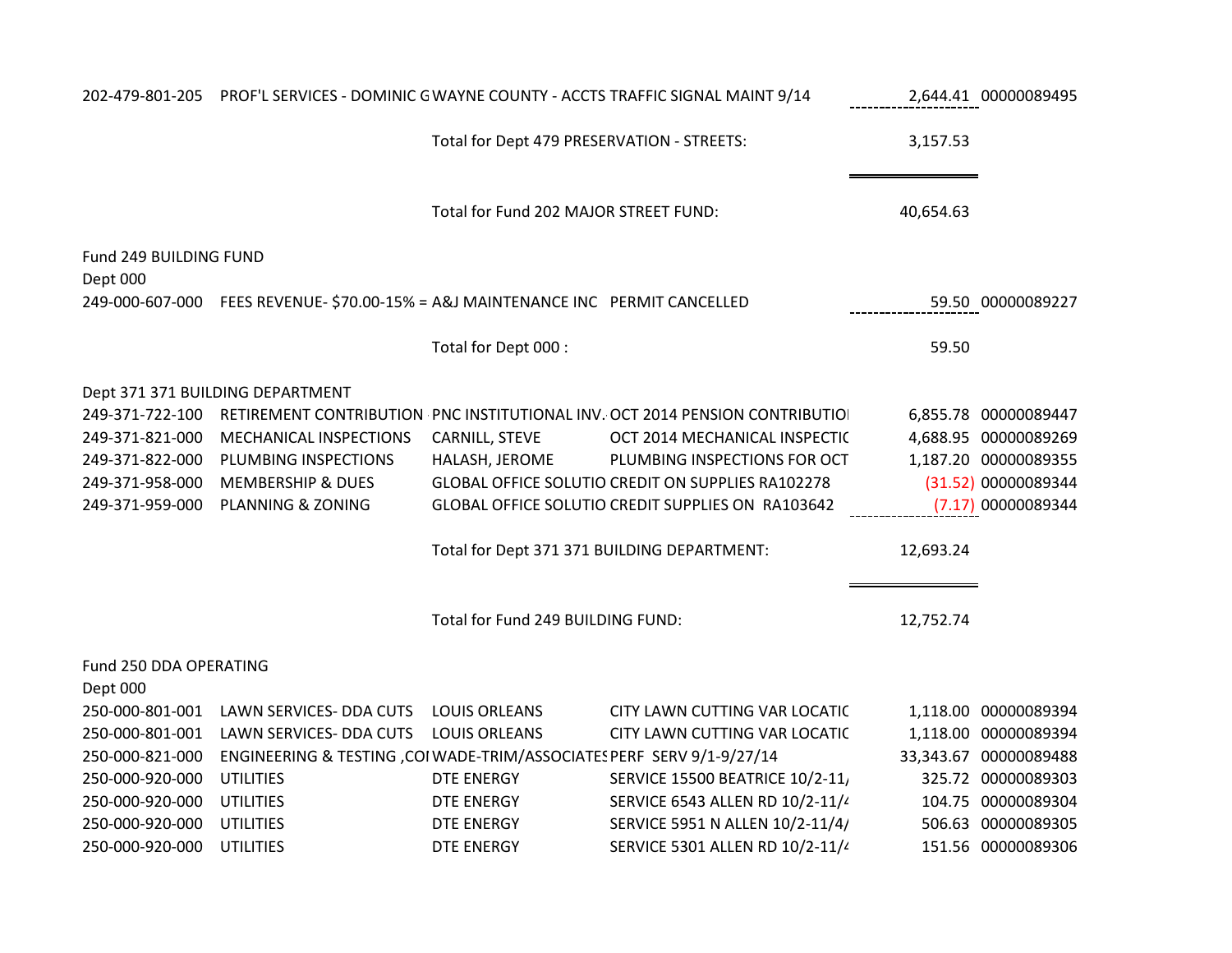| 250-000-931-000 | <b>BUILDING MAINTENANCE</b>                      | CEE-CLEAN WINDOW CLEWINDOW CLEANING       |                                                       |           | 20.00 00000089271    |
|-----------------|--------------------------------------------------|-------------------------------------------|-------------------------------------------------------|-----------|----------------------|
| 250-000-931-000 | <b>BUILDING MAINTENANCE- STI HADDIX ELECTRIC</b> |                                           | LIGHT MNT FOR 10/22-11/8/14                           |           | 1,825.00 00000089354 |
| 250-000-960-000 | MARKETING/PROMOTIONS                             | <b>WHIPPLE PRINTING</b>                   | <b>HAUNTED MARKET FLYERS</b>                          |           | 420.00 00000089498   |
| 250-000-960-000 | MARKETING/PROMOTIONS                             | <b>E-CREW LLC</b>                         | FARMER MKT SET UP/TEAR DOWN                           |           | 1,100.00 00000089310 |
| 250-000-960-000 | MARKETING/PROMOTIONS                             |                                           | BRENDEL'S SEPTIC TANK : FM PORTABEL TOILET RENTAL 10/ |           | 105.00 00000089262   |
| 250-000-960-000 | MARKETING/PROMOTIONS                             |                                           | THE HAYBALL GROUP, LLIAP FARMER MKT MGR 9/5-9/26/1    |           | 250.00 00000089476   |
| 250-000-962-000 | <b>MISCELLANEOUS</b>                             |                                           | DOWNRIVER PEST CONTI RAT ABATEMENT ON QUANDT ALL      |           | 90.00 00000089298    |
| 250-000-997-000 | PAYING AGENT FEES                                | <b>US BANK</b>                            | 2005 BOND DEBT AGENCY FEE 4/1                         |           | 150.00 00000089486   |
|                 |                                                  |                                           |                                                       |           |                      |
|                 |                                                  | Total for Dept 000 :                      |                                                       | 40,628.33 |                      |
|                 |                                                  |                                           |                                                       |           |                      |
|                 |                                                  | Total for Fund 250 DDA OPERATING:         |                                                       | 40,628.33 |                      |
|                 | Fund 265 DRUG FORFEITURE - FEDERAL               |                                           |                                                       |           |                      |
| Dept 000        |                                                  |                                           |                                                       |           |                      |
| 265-000-757-000 | <b>OPERATING SUPPLIES</b>                        | <b>MASTER ELECTRONICS</b>                 | SEIKO PRINTERS FOR 3 POLICE VEH                       |           | 855.17 00000089406   |
| 265-000-939-000 | <b>VEHICLE MAINTENANCE</b>                       | <b>VILLAGE FORD</b>                       | <b>PARTS</b>                                          |           | 295.95 00000089487   |
| 265-000-939-000 | <b>VEHICLE MAINTENANCE</b>                       | <b>GLENDALE AUTO VALUE PARTS</b>          |                                                       |           | 114.17 00000089339   |
| 265-000-939-000 | <b>VEHICLE MAINTENANCE</b>                       |                                           | GLENDALE AUTO VALUE PARTS FOR 2005 CROWN VICTORI.     |           | 114.17 00000089339   |
| 265-000-939-000 | <b>VEHICLE MAINTENANCE</b>                       | <b>GLENDALE AUTO VALUE PARTS</b>          |                                                       |           | 92.04 00000089339    |
| 265-000-939-000 | <b>VEHICLE MAINTENANCE</b>                       | <b>GLENDALE AUTO VALUE PARTS</b>          |                                                       |           | 3.79 00000089339     |
| 265-000-939-000 | <b>VEHICLE MAINTENANCE</b>                       |                                           | GLENDALE AUTO VALUE PARTS FOR 2005 CROWN VICTORI.     |           | 206.20 00000089339   |
| 265-000-939-000 | <b>VEHICLE MAINTENANCE</b>                       | <b>GLENDALE AUTO VALUE PARTS</b>          |                                                       |           | 254.50 00000089339   |
| 265-000-939-000 | <b>VEHICLE MAINTENANCE</b>                       |                                           | GLENDALE AUTO VALUE PARTS FOR 2007 FORD VAN           |           | 137.26 00000089339   |
| 265-000-939-000 | <b>VEHICLE MAINTENANCE</b>                       | <b>GLENDALE AUTO VALUE SUPPLIES</b>       |                                                       |           | 35.73 00000089339    |
| 265-000-939-000 | <b>VEHICLE MAINTENANCE</b>                       |                                           | GLENDALE AUTO VALUE PARTS FOR 2009 CHEV TAHOE         |           | 351.96 00000089339   |
| 265-000-939-000 | <b>VEHICLE MAINTENANCE</b>                       | <b>GLENDALE AUTO VALUE SUPPLIES</b>       |                                                       |           | 162.25 00000089339   |
| 265-000-939-000 | <b>VEHICLE MAINTENANCE</b>                       | SAFELITE FULFILLMENT II WINDSHIELD 1013   |                                                       |           | 296.85 00000089461   |
| 265-000-939-000 | <b>VEHICLE MAINTENANCE</b>                       | <b>BAKER'S GAS &amp; WELDING SUPPLIES</b> |                                                       |           | 19.45 00000089249    |
| 265-000-939-000 | <b>VEHICLE MAINTENANCE</b>                       | INTERSTATE BATTERIES CVEH MNT / SUPPLIES  |                                                       |           | 242.64 00000089372   |
| 265-000-939-000 | <b>VEHICLE MAINTENANCE</b>                       | <b>BELLE TIRE DISTRIBUTOR: PARTS</b>      |                                                       |           | 2,222.60 00000089254 |
| 265-000-939-000 | <b>VEHICLE MAINTENANCE</b>                       | <b>BELLE TIRE DISTRIBUTOR: SUPPLIES</b>   |                                                       |           | 765.12 00000089254   |
| 265-000-939-000 | <b>VEHICLE MAINTENANCE</b>                       |                                           | BELLE TIRE DISTRIBUTOR CREDIT REPLACE ORG FET COLLECT |           | (765.12) 00000089254 |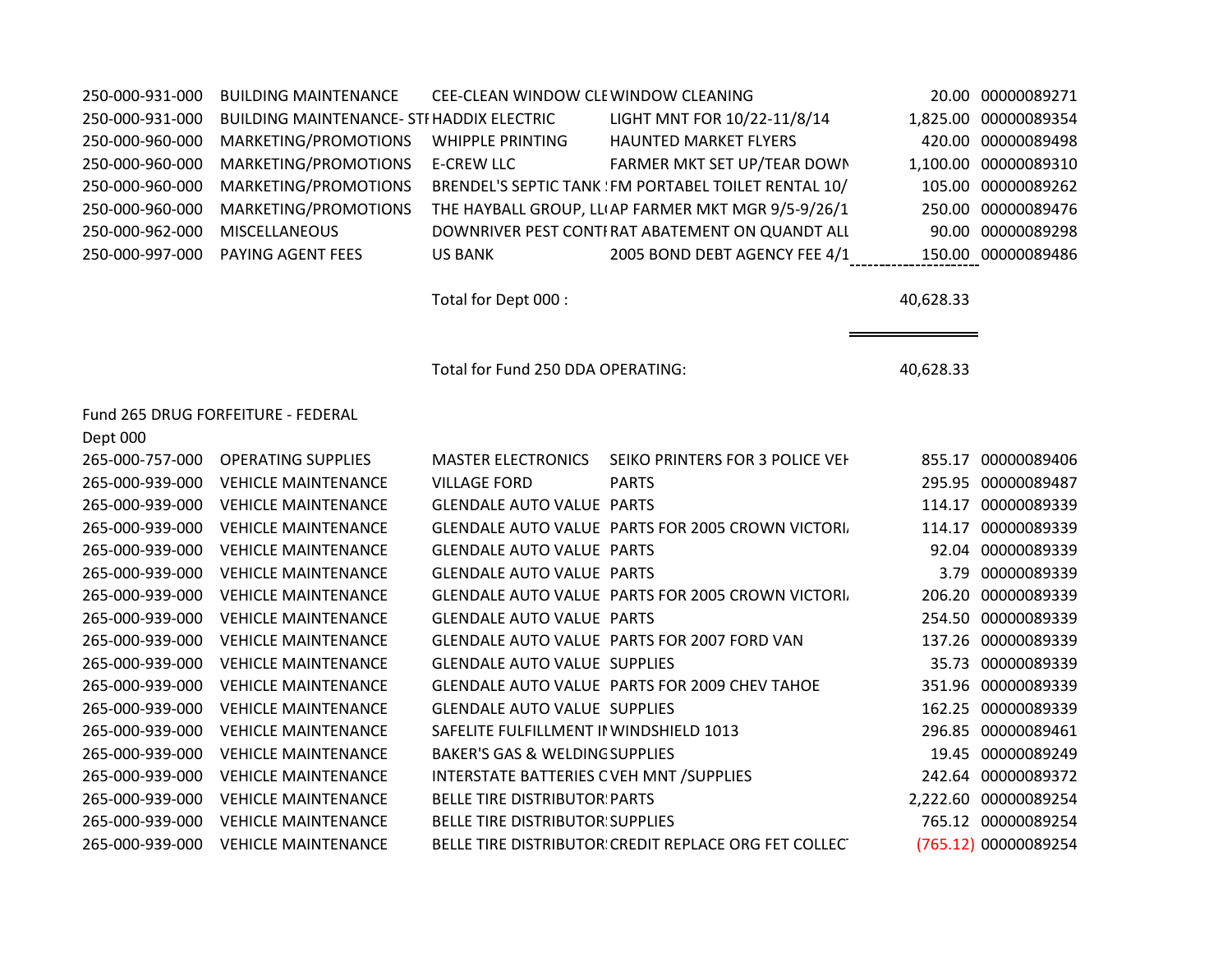| 265-000-939-000              | <b>VEHICLE MAINTENANCE</b>                         | <b>VILLAGE FORD</b>                            | <b>REPAIRS ON FORD TAURUS</b>                                             |          | 178.09 00000089487   |
|------------------------------|----------------------------------------------------|------------------------------------------------|---------------------------------------------------------------------------|----------|----------------------|
|                              |                                                    | Total for Dept 000 :                           |                                                                           | 5,582.82 |                      |
|                              |                                                    | Total for Fund 265 DRUG FORFEITURE - FEDERAL:  |                                                                           | 5,582.82 |                      |
| Fund 271 LIBRARY<br>Dept 000 |                                                    |                                                |                                                                           |          |                      |
| 271-000-728-000              | <b>OFFICE SUPPLIES</b>                             | DEMCO, INC.                                    | <b>OFFICE SUPPLIES</b>                                                    |          | 179.92 00000089289   |
| 271-000-728-000              | <b>OFFICE SUPPLIES</b>                             | <b>GLOBAL OFFICE SOLUTIO SUPPLIES FOR BLDG</b> |                                                                           |          | 659.90 00000089344   |
| 271-000-827-000              | <b>LIBRARY SERVICES</b>                            |                                                | UNIQUE MANAGEMENT : 10/6-10/27/14 PLACEMENTS                              |          | 71.60 00000089485    |
| 271-000-828-000              | <b>MATERIALS</b>                                   | <b>BAKER &amp; TAYLOR</b>                      | <b>MATERIALS</b>                                                          |          | 93.46 00000089248    |
| 271-000-828-000              | <b>MATERIALS</b>                                   | <b>BAKER &amp; TAYLOR</b>                      | <b>MATERIALS</b>                                                          |          | 113.21 00000089248   |
| 271-000-828-000              | <b>MATERIALS</b>                                   | <b>BAKER &amp; TAYLOR</b>                      | <b>MATERIALS</b>                                                          |          | 137.45 00000089248   |
| 271-000-828-000              | <b>MATERIALS</b>                                   | <b>BAKER &amp; TAYLOR</b>                      | <b>MATERIALS</b>                                                          |          | 264.53 00000089248   |
| 271-000-828-000              | <b>MATERIALS</b>                                   | <b>BAKER &amp; TAYLOR</b>                      | PAYMENT FOR 12 MO SUBSCRIPTI                                              |          | 300.00 00000089248   |
| 271-000-828-000              | <b>MATERIALS</b>                                   | <b>BLACKSTONE AUDIO, INC AUDIOBOOKS</b>        |                                                                           |          | 197.82 00000089256   |
| 271-000-828-000              | <b>MATERIALS</b>                                   | ROSEN CLASSROOM                                | <b>BOOKS</b>                                                              |          | 7.00 00000089460     |
| 271-000-828-000              | <b>MATERIALS</b>                                   |                                                | SCHOLASTIC LIBRARY PUI ONLINE RENEWAL 10-25-14-10/25                      |          | 3,705.00 00000089462 |
| 271-000-853-000              | <b>TELEPHONE</b>                                   | AT & T LONG DISTANCE SERVICES FOR OCT 2014     |                                                                           |          | 2.91 00000089247     |
| 271-000-920-000              | UTILITIES- LIBRARY- 7/1-10/1/ ALLEN PARK, CITY OF. |                                                | <b>WATER BILL DUE 11/17/14</b>                                            |          | 398.41 00000089235   |
| 271-000-931-000              | <b>BUILDING MAINTENANCE</b>                        |                                                | COVERALL NORTH AMER COMM CLEANING SERV 11/1-11/3                          |          | 835.00 00000089283   |
| 271-000-931-000              | <b>BUILDING MAINTENANCE- LIB LOUIS ORLEANS</b>     |                                                | CITY LAWN CUTTING VAR LOCATIC                                             |          | 80.00 00000089394    |
| 271-000-931-000              | <b>BUILDING MAINTENANCE- LIB LOUIS ORLEANS</b>     |                                                | CITY LAWN CUTTING VAR LOCATIC                                             | 80.00    | 00000089394          |
| 271-000-943-000              |                                                    |                                                | EQUIPMENT RENTAL- BIZHUB KONICA MINOLTA BUSIN MONTHLY METER CHARGES OCT 2 |          | 203.76 00000089382   |

Total for Dept 000 : 7,329.97

Total for Fund 271 LIBRARY: 7,329.97

Fund 592 WATER & SEWER Dept 000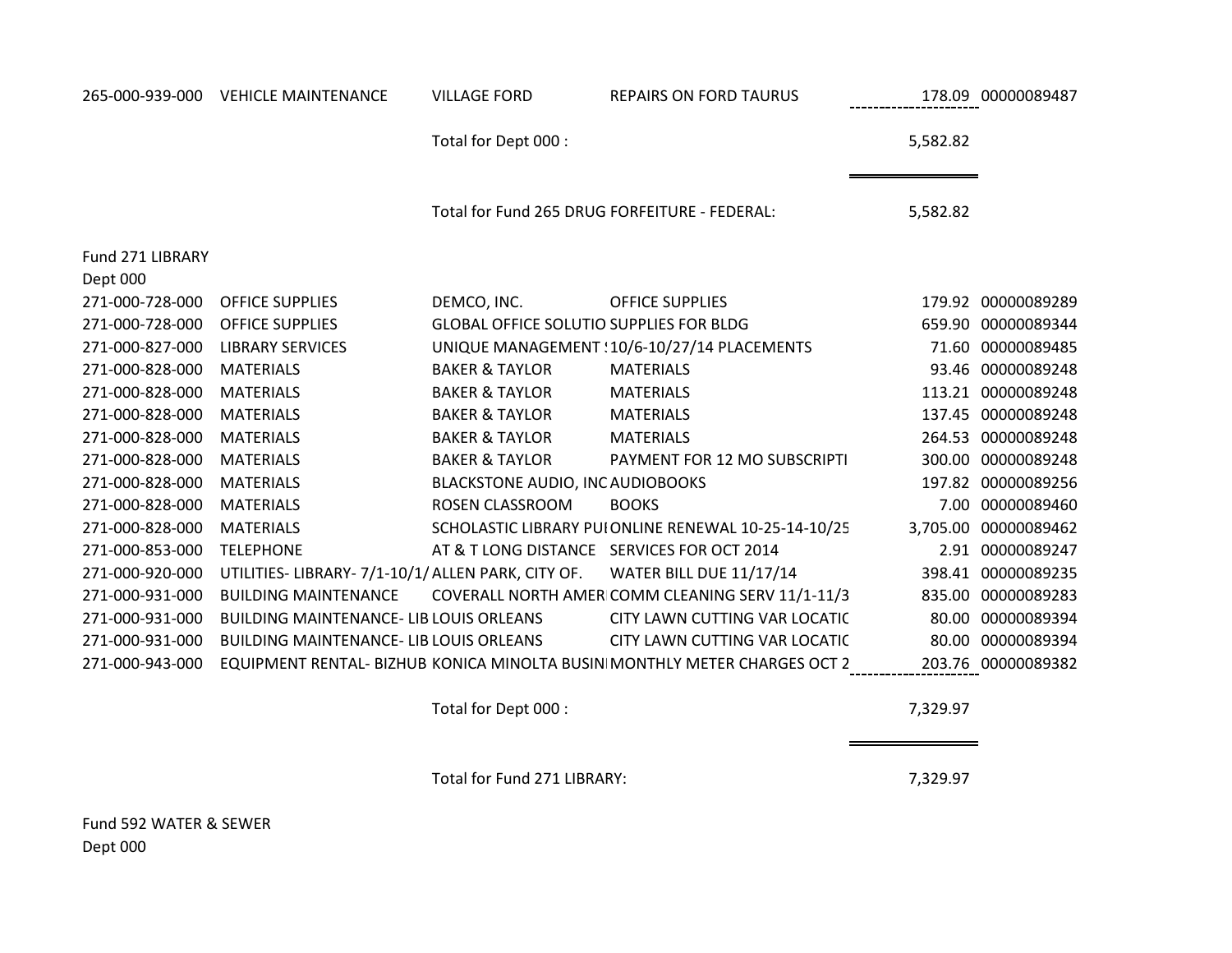Dept 601 601 WATER AND SEWER

Total for Dept 000 : 161.72

| 592-601-643-000 | UTILITIES-10/2-11/3/14                | <b>DTE ENERGY</b>                         | <b>SERVICES 4230 LAURENCE</b>                                              | 59.61 00000089301    |
|-----------------|---------------------------------------|-------------------------------------------|----------------------------------------------------------------------------|----------------------|
| 592-601-643-000 | UTILITIES-10/2-11/3/14                | <b>DTE ENERGY</b>                         | SERVICES 4320 LAURENCE                                                     | 59.77 00000089301    |
| 592-601-643-000 | UTILITIES-10-8-11/6/14                | DTE ENERGY                                | SERVICES 17501 OAKWOOD                                                     | 51.22 00000089301    |
| 592-601-643-000 | UTILITIES- HANOVER PUMP               | <b>DTE ENERGY</b>                         | ELEC SERVICE 10/8-11/11/14                                                 | 145.54 00000089301   |
| 592-601-643-000 | <b>UTILITIES</b>                      |                                           | AT & T LONG DISTANCE SERVICES FOR OCT 2014                                 | 9.80 00000089247     |
| 592-601-667-001 | <b>VEHICLE MAINTENANCE</b>            | GLENDALE AUTO VALUE PARTS CREDIT          |                                                                            | (239.90) 00000089339 |
| 592-601-667-001 | <b>VEHICLE MAINTENANCE</b>            | GLENDALE AUTO VALUE PARTS FOR 1996 FORD   |                                                                            | 271.90 00000089339   |
| 592-601-667-001 | <b>VEHICLE MAINTENANCE</b>            | <b>GLENDALE AUTO VALUE PARTS</b>          |                                                                            | 162.31 00000089339   |
| 592-601-667-001 | <b>VEHICLE MAINTENANCE</b>            | MICHIGAN CAT                              | <b>PARTS</b>                                                               | 407.16 00000089422   |
| 592-601-667-001 | <b>VEHICLE MAINTENANCE</b>            | <b>GLENDALE AUTO VALUE SUPPLIES</b>       |                                                                            | 35.73 00000089339    |
| 592-601-667-001 | <b>VEHICLE MAINTENANCE</b>            | <b>BAKER'S GAS &amp; WELDING SUPPLIES</b> |                                                                            | 19.49 00000089249    |
| 592-601-667-001 | <b>VEHICLE MAINTENANCE</b>            | INTERSTATE BATTERIES C VEH MNT / SUPPLIES |                                                                            | 121.32 00000089372   |
| 592-601-671-001 | <b>SEWER MAINTENANCE</b>              | DIX BLOCK & SUPPLY CO. SUPPLIES SEWER     |                                                                            | 396.50 00000089294   |
| 592-601-671-001 | <b>SEWER MAINTENANCE</b>              | EJ USA, INC                               | <b>SUPPLIES</b>                                                            | 1,572.64 00000089313 |
| 592-601-673-001 | MAIN MAINTENANCE-WATERLOWE'S          |                                           | SUPPLES FOR OCT 2014 DUE 11/20                                             | 30.50 00000089396    |
| 592-601-673-001 | MAIN MAINTENANCE-WATERLOWE'S          |                                           | SUPPLES FOR OCT 2014 DUE 11/2(                                             | 94.96 00000089396    |
| 592-601-673-001 | <b>MAIN MAINTENANCE</b>               | <b>POSTNET</b>                            | PROF PACKAGING LABOR                                                       | 15.41 00000089449    |
| 592-601-673-001 |                                       |                                           | MAIN MAINTENANCE- WSSN (STATE OF MICHIGAN- CA: COMM PUBLIC WATER SUPPLY AN | 9,977.38 00000089471 |
| 592-601-673-001 | <b>MAIN MAINTENANCE</b>               |                                           | HYDRO DESIGNS, INC. CROSS CONN CONTROL PROG 10/                            | 1,935.00 00000089370 |
| 592-601-673-001 | <b>MAIN MAINTENANCE</b>               | ETNA SUPPLY COMPANY SUPPLIES              |                                                                            | 1,004.91 00000089317 |
| 592-601-673-001 | <b>MAIN MAINTENANCE</b>               | ETNA SUPPLY COMPANY SUPPLIES              |                                                                            | 1,004.91 00000089317 |
| 592-601-673-001 | <b>MAIN MAINTENANCE</b>               | ETNA SUPPLY COMPANY SUPPLIES              |                                                                            | 267.80 00000089317   |
| 592-601-677-001 | HYDRANT MAINTENANCE                   | EJ USA, INC                               | <b>SUPPLIES</b>                                                            | 4,115.28 00000089313 |
| 592-601-677-001 | <b>HYDRANT MAINTENANCE</b>            | EJ USA, INC                               | <b>SUPPLIES</b>                                                            | 4,206.26 00000089313 |
| 592-601-678-001 | <b>METER MAINTENANCE- WTR- LOWE'S</b> |                                           | SUPPLES FOR OCT 2014 DUE 11/20                                             | 185.66 00000089396   |
| 592-601-678-001 | <b>METER MAINTENANCE</b>              | ETNA SUPPLY COMPANY SUPPLIES              |                                                                            | 1,541.24 00000089317 |
| 592-601-678-001 | <b>METER MAINTENANCE</b>              | ETNA SUPPLY COMPANY SUPPLIES              |                                                                            | 3,820.00 00000089317 |
| 592-601-678-001 | <b>METER MAINTENANCE</b>              | ETNA SUPPLY COMPANY SUPPLIES              |                                                                            | 1,017.51 00000089317 |
| 592-601-678-001 | <b>METER MAINTENANCE</b>              | ETNA SUPPLY COMPANY SUPPLIE               |                                                                            | 109.35 00000089317   |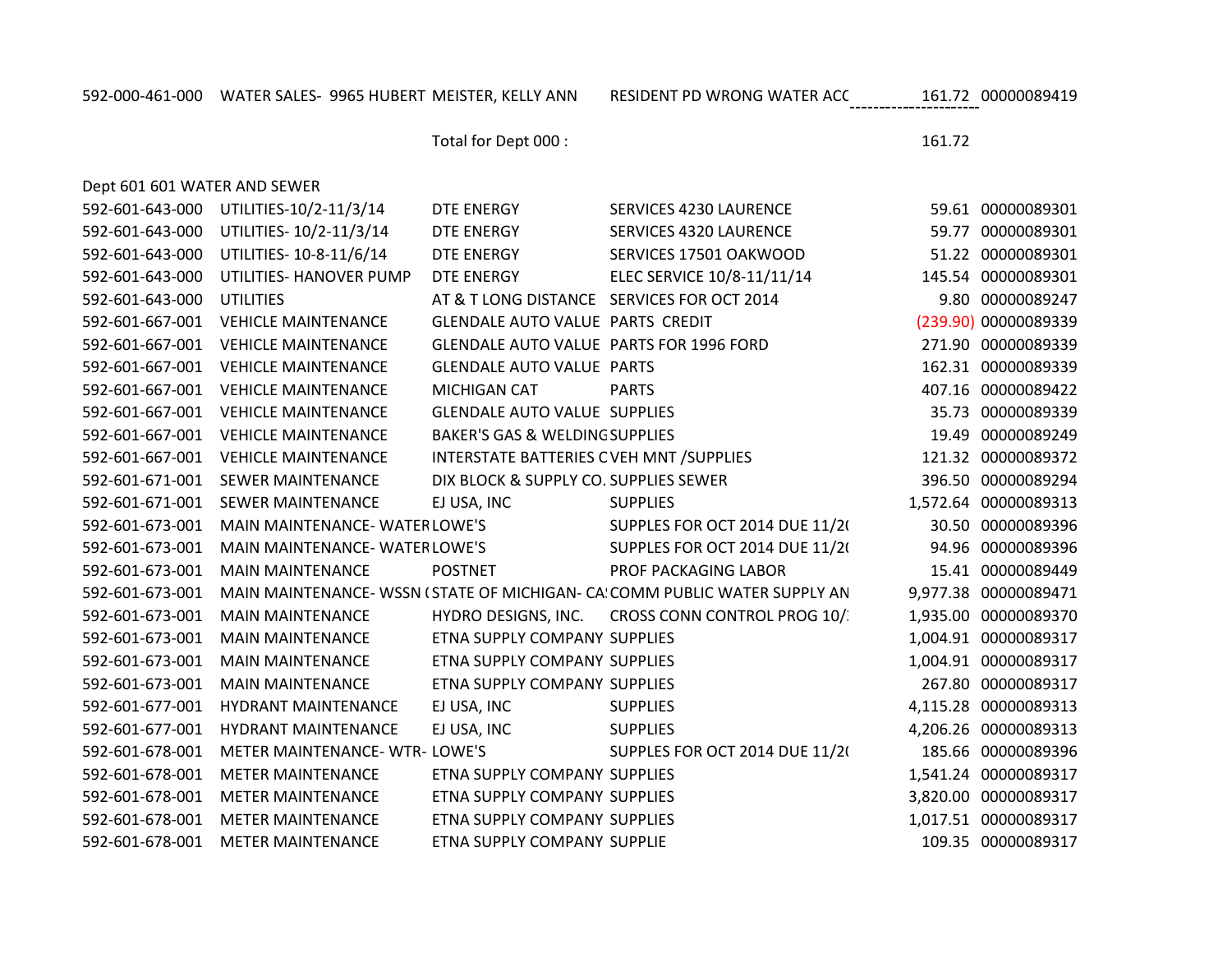| 592-601-678-001 | <b>METER MAINTENANCE</b>                                            | EJ USA, INC                | <b>SUPPLIES</b>                                                              |        | 1,936.36 00000089313   |
|-----------------|---------------------------------------------------------------------|----------------------------|------------------------------------------------------------------------------|--------|------------------------|
| 592-601-678-001 | <b>METER MAINTENANCE</b>                                            | EJ USA, INC                | <b>CREDIT ON SUPPLIES</b>                                                    |        | (1,936.36) 00000089313 |
| 592-601-722-100 |                                                                     |                            | RETIREMENT CONTRIBUTION PNC INSTITUTIONAL INV. OCT 2014 PENSION CONTRIBUTIO  |        | 27,271.28 00000089447  |
| 592-601-900-000 | PRINTING & PUBLISHING                                               | <b>U.S. POSTAL SERVICE</b> | POSTAGE FOR WINTER 2014 TAX I                                                |        | 4,000.00 00000089484   |
| 592-601-923-000 |                                                                     |                            | PROFESSIONAL SERVICES AS NWADE-TRIM/ASSOCIATES PROF SERVICES 8/31-9/28/14    |        | 11,762.63 00000089488  |
| 592-601-923-000 | PROFESSIONAL SERVICES                                               | <b>RITTER GIS INC</b>      | <b>GIS SERVICES CONG AND GUIDE F(</b>                                        |        | 520.00 00000089456     |
| 592-601-940-500 |                                                                     |                            | FAIRLANE/INDEPNCE MKT STACOLE REAL ESTATE INVES ELEC SERV FOR WATER PUMP STA |        | 487.78 00000089277     |
| 592-601-944-000 |                                                                     |                            | CONSENT JUDGEMENT AP SAI WADE-TRIM/ASSOCIATES PROF SERVICES 8/31-9/27/14     |        | 6,096.00 00000089488   |
| 592-601-944-000 | CONSENT JUDGEMENT AP SA WADE-TRIM/ASSOCIATES PROF SERV 7/27-8/30/14 |                            |                                                                              |        | 5,461.00 00000089488   |
| 592-601-951-000 |                                                                     |                            | ENGINEERING CONSULTANTS-WADE-TRIM/ASSOCIATES PROF SERV 7/27-8/31/14- AP BASI |        | 560.00 00000089488     |
| 592-601-951-000 |                                                                     |                            | ENGINEERING CONSULTANTS-WADE-TRIM/ASSOCIATES PROF SERV 7/27-8/31/14- AP BASI |        | 560.00 00000089488     |
| 592-601-951-000 |                                                                     |                            | ENGINEERING CONSULTANTS-WADE-TRIM/ASSOCIATES PROF SERV 8/31-9/28/14 AP BASII |        | 478.00 00000089488     |
| 592-601-951-000 |                                                                     |                            | ENGINEERING CONSULTANTS-WADE-TRIM/ASSOCIATES PROF SERV 8/31-9/28/14 BASIN D' | 656.00 | 00000089488            |
| 592-601-951-000 |                                                                     |                            | ENGINEERING CONSULTANTS-WADE-TRIM/ASSOCIATES PROF SERV 7/27-8/31/14 RET BAS  | 301.03 | 00000089488            |
| 592-601-951-000 |                                                                     |                            | ENGINEERING CONSULTANTS-WADE-TRIM/ASSOCIATES PROF SERV 8/31-9/28/14- COLLEG  |        | 300.00 00000089488     |
| 592-601-951-000 |                                                                     |                            | ENGINEERING CONSULTANTS-WADE-TRIM/ASSOCIATES PROF SERV 8/31-9/28/14 COLLEGI  |        | 65.54 00000089488      |
| 592-601-951-000 |                                                                     |                            | ENGINEERING CONSULTANTS-WADE-TRIM/ASSOCIATES PROF SERV 7/27-8/31/14 COLLEGI  |        | 3,896.48 00000089488   |
| 592-601-951-000 |                                                                     |                            | ENGINEERING CONSULTANTS-WADE-TRIM/ASSOCIATES PROF SERV 7/27-8/31/14 COLLEGI  |        | 738.74 00000089488     |
| 592-601-951-000 |                                                                     |                            | ENGINEERING CONSULTANTS-WADE-TRIM/ASSOCIATES PROF SERVICE 7/27-8/31/14 COLL  |        | 1,200.00 00000089488   |
| 592-601-962-000 | MISCELLANEOUS- OLOUGHLIN COMPREHENSIVE TESTIN EMPLOYMENT SCREENING  |                            |                                                                              | 155.00 | 00000089279            |
| 592-601-962-000 | <b>MISCELLANEOUS</b>                                                | MAILFINANCE                | LEASE SERIVICES FOR 12/14-3/15,                                              |        | 938.65 00000089402     |
| 592-601-985-000 | CAPITAL OUTLAY-- CIPP WORI LIQUI-FORCE SERV.                        |                            | CIPP WORK PERFORM UP TO 6/30                                                 |        | 88,825.00 00000089386  |
| 592-601-985-000 | CAPITAL OUTLAY-- EVAC WRK LIQUI-FORCE SERV.                         |                            | CIPP WORK PERFORM UP TO 6/30                                                 |        | 17,600.00 00000089386  |
| 592-601-985-000 | CAPITAL OUTLAY-MAINS- CIPF LIQUI-FORCE SERV.                        |                            | WORK PERFORMED UP TO 6/30/1                                                  |        | 34,316.00 00000089387  |
| 592-601-985-000 | CAPITAL OUTLAY-MAINS- EXV. LIQUI-FORCE SERV.                        |                            | WORK PERFORMED UP TO 6/30/1                                                  |        | 14,049.20 00000089387  |
| 592-601-985-000 | CAPITAL OUTLAY-EXCAV WRK LIQUI-FORCE SERV.                          |                            | WORK PERFORMED UP TO 6/30/1                                                  |        | 11,523.60 00000089387  |
| 592-601-985-000 | CAPITAL OUTLAY-EXCAV WRK LIQUI-FORCE SERV.                          |                            | WORK PERFORMED UP TO 6/30/1                                                  |        | 12,787.50 00000089387  |
| 592-601-985-000 | CAPITAL OUTLAY-OCEANA/JOILIQUI-FORCE SERV.                          |                            | WRK PERF UP TO 7/31/14 REHAB I                                               |        | 18,268.29 00000089388  |
| 592-601-987-100 |                                                                     |                            | CAPITAL OUTLAY - SAW GRAN MICHIGAN SURVEYORS S PURCHASE OF TRIMBLE GEO HANI  |        | 8,945.00 00000089426   |

Total for Dept 601 601 WATER AND SEWER: 304,161.98

Dept 603 603 BASIN

592-603-722-100 RETIREMENT CONTRIBUTION PNC INSTITUTIONAL INV. OCT 2014 PENSION CONTRIBUTION 12,056.40 00000089447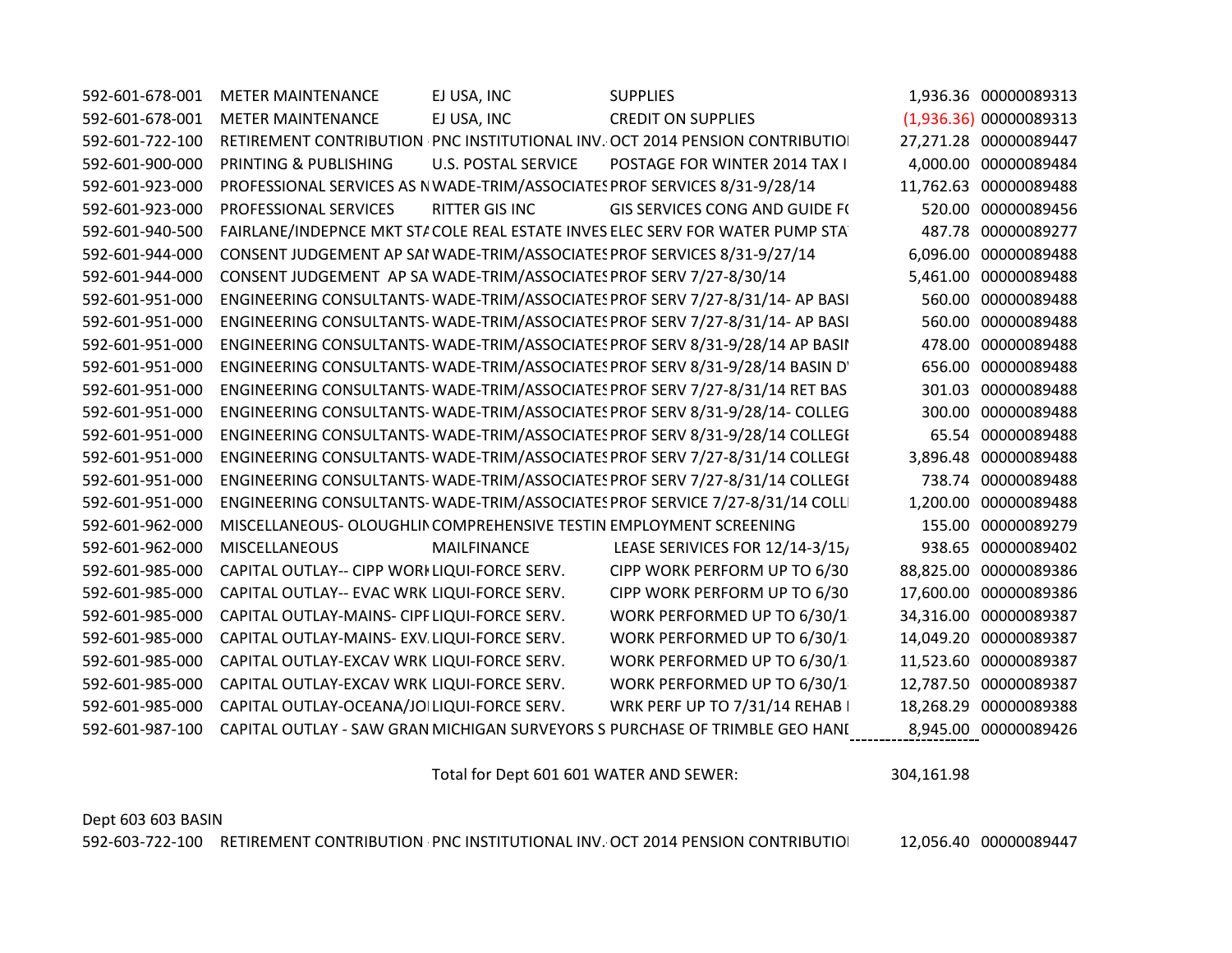| 592-603-757-000                       | <b>OPERATING SUPPLIES</b>                                               | <b>GRAINGER</b>                          | <b>PARTS</b>                                                            |            | 76.80 00000089349    |
|---------------------------------------|-------------------------------------------------------------------------|------------------------------------------|-------------------------------------------------------------------------|------------|----------------------|
| 592-603-920-000                       | UTILITIES-10/8-11/07/14                                                 | DTE ENERGY                               | SERVICES 14500 MORAN                                                    |            | 297.44 00000089308   |
| 592-603-920-000                       | UTILITIES-10/8-11/7-14                                                  | DTE ENERGY                               | SERVICES 14500 MORAN APT 2                                              |            | 134.10 00000089308   |
| 592-603-920-000                       | UTILITIES-10/9-11/8/14                                                  | DTE ENERGY                               | SERVICES 8245 VINE                                                      |            | 29.22 00000089301    |
| 592-603-920-000                       | UTILITIES-10/9-11/7/14                                                  | <b>DTE ENERGY</b>                        | SERVICES 14500 MORAN                                                    |            | 3,745.29 00000089301 |
| 592-603-930-000                       |                                                                         |                                          | SEWER MAINTENANCE- DWP# WADE-TRIM/ASSOCIATES PROF SERVICES 8/31-9/28/14 |            | 150.00 00000089488   |
| 592-603-930-000                       | SEWER MNT PHASE 9100 400(WADE-TRIM/ASSOCIATES PROF SERVICES 9/1-9/28/14 |                                          |                                                                         |            | 330.00 00000089488   |
| 592-603-931-000                       | <b>BUILDING MAINTENANCE</b>                                             | <b>GRAINGER</b>                          | <b>PARTS</b>                                                            |            | 298.50 00000089349   |
| 592-603-934-000                       | <b>EQUIPMENT MAINTENANCE</b>                                            | <b>GRAINGER</b>                          | <b>PARTS</b>                                                            |            | 22.90 00000089349    |
| 592-603-939-000                       | <b>VEHICLE MAINTENANCE</b>                                              | <b>GLENDALE AUTO VALUE PARTS</b>         |                                                                         |            | 35.49 00000089339    |
|                                       |                                                                         | Total for Dept 603 603 BASIN:            |                                                                         | 17,176.14  |                      |
|                                       |                                                                         | Total for Fund 592 WATER & SEWER:        |                                                                         | 321,499.84 |                      |
|                                       | Fund 593 SOUTHFIELD LEASE PROPERTIES                                    |                                          |                                                                         |            |                      |
| Dept 696 16630 SOUTHFIELD CAM         |                                                                         |                                          |                                                                         |            |                      |
|                                       | 593-696-848-000 REAL ESTATE TAX- PROF SERV FRENCH ASSOCIATES            |                                          | PROJ 2014-042.0 AP TEMP HALL &                                          |            | 1,608.00 00000089332 |
|                                       |                                                                         | Total for Dept 696 16630 SOUTHFIELD CAM: |                                                                         | 1,608.00   |                      |
|                                       |                                                                         |                                          | Total for Fund 593 SOUTHFIELD LEASE PROPERTIES:                         | 1,608.00   |                      |
|                                       |                                                                         |                                          |                                                                         |            |                      |
| Fund 701 TRUST AND AGENCY<br>Dept 000 |                                                                         |                                          |                                                                         |            |                      |
| 701-000-241-000                       | HISTORICAL MUSEUM -101/1(DTE ENERGY                                     |                                          | SERVICES 15504 ENGLEWOOD                                                |            | 37.27 00000089301    |
| 701-000-242-000                       | <b>CITY FESTIVITIES ESCROW</b>                                          |                                          | MICHIGAN GENERATOR SGENERATOR RENTAL FOR 2014 ST                        |            | 977.20 00000089424   |
| 701-000-245-000                       | PARKS & RECREATION ESCRO\ GIBSON, KEVIN                                 |                                          | NEW PRE-CORE TREADMILL                                                  |            | 1,500.00 00000089338 |
|                                       |                                                                         | Total for Dept 000 :                     |                                                                         | 2,514.47   |                      |

 $\blacksquare$